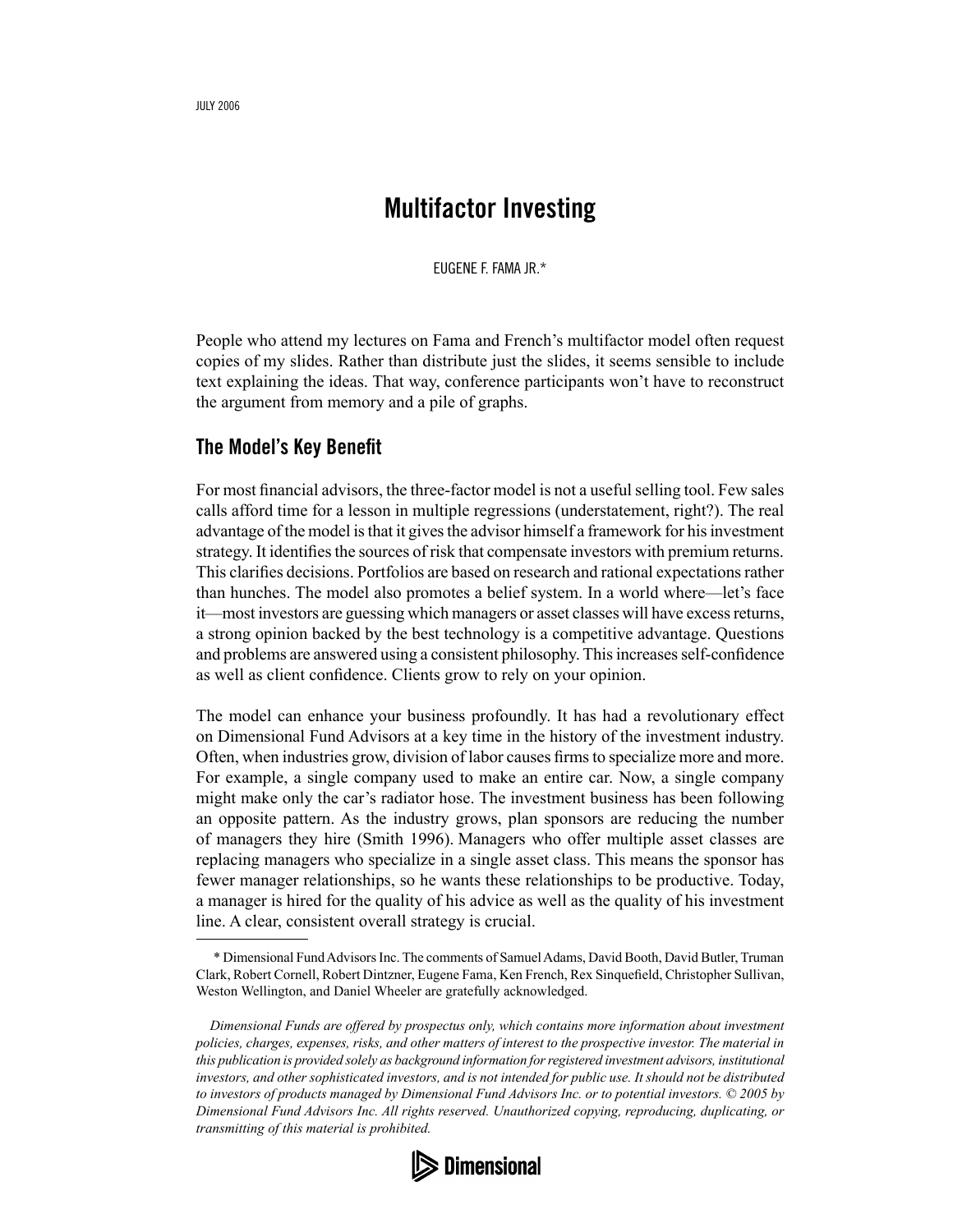#### **How the Model Helps**

Dimensional started as a boutique manager of small capitalization ("small cap") stocks. The niche was specific and unique. The firm believes markets are efficient, and its small cap vehicle was the only passive investment of its kind. It was also one of the only strategies backed by the latest academic research. Throughout the eighties, as managers of multiple asset classes began to dominate the industry, Dimensional's academic directors set to work creating new investment strategies. The firm introduced fixed income, international, and other asset class portfolios, all backed by research and all consistent with a belief in rational pricing and market efficiency.

In 1990, Fama and French began their groundbreaking work on the dimensions of stock returns (Fama and French 1992), which led to Dimensional's value strategies and the three-factor model as a consulting tool. The model provided guidelines for assembling the various portfolios. It also enhanced the firm's ability to consult with clients. Dimensional enjoyed unprecedented asset growth. Simultaneously, the firm developed its Financial Advisor Services, which further enhanced its ability to discuss multiple asset class portfolios.

In a sense, managers like Dimensional have evolved to resemble financial advisors. Advisors form portfolios of multiple asset classes based on client risk parameters. Their job requires them to form strategy and evaluate performance.

Advisors can experience the growth Dimensional experienced using the Fama/French model. Just as it did for Dimensional, the model can give advisors the latest investment technology and help them form a consistent and clear philosophy. It can help make an advisor indispensable to his or her clients.

## **Asset Pricing Models**

#### **Single-Factor Market Model**

In 1990, Fama and French sought to determine which economic traits describe the variation in stock returns. What sources of risk does the market systematically reward with higher returns? Prior to the Fama/French research, academics and investors typically believed a single-factor model did the best job (Sharpe 1964; Lintner 1965). The idea, for which William Sharpe won the Nobel prize in 1990, has intuitive appeal. It suggests that investors are rewarded for the amount of risk they take relative to their greater opportunity set, that is, all the other things they could have invested in. In the realm of US equities, this means the entire stock market. So the expected return for a subset of the market (in other words, any US stock portfolio) is proportionate to the subset's market risk.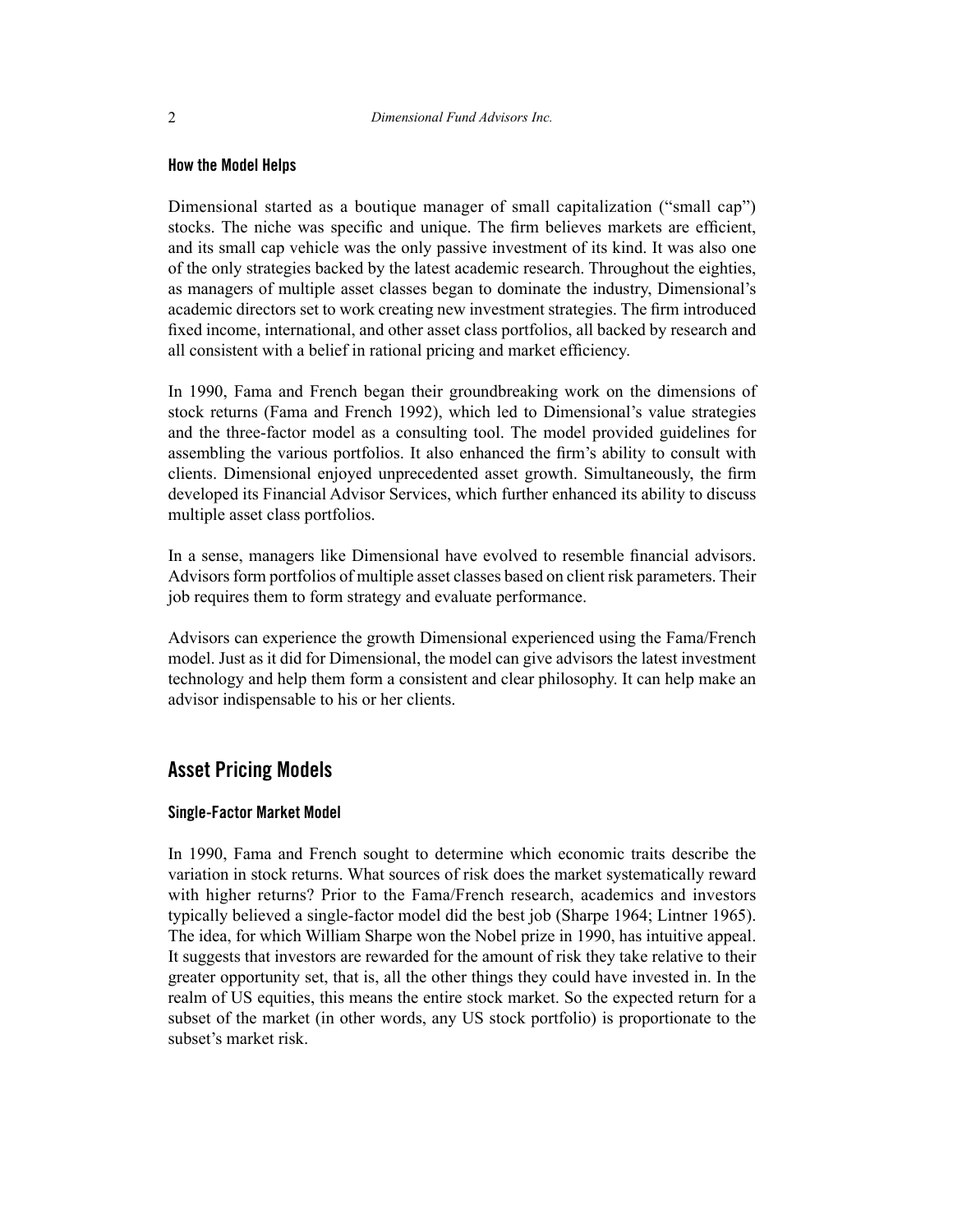Let's illustrate this with an example. Suppose you hold a portfolio of small cap stocks. In the past, when market returns were "up" by 1.00, let's say on average your small stock portfolio returns were up by 1.20. When market returns were down by 1.00, let's say on average your small stock portfolio returns were down by 1.20. In other words, when the market moved, the average movement of your returns was 20% more. This portfolio would be said to have a "beta" on the market of 1.20. The single-factor model's estimate for your expected return would be 120% of the market's expected return, which was usually assumed to be the market's historical average return. If a manager over- or underperformed this estimate, the "excess return" achieved would be deemed "alpha." Alpha is any return that isn't due to common variation with the factor(s). It is therefore the amount by which a portfolio outperformed an index of its exact risk exposure. Because it measures the return that couldn't have been "indexed," alpha is often used to measure a manager's skill, or value added. Active managers are paid lots of money to achieve alpha.

The single-factor model is grounded in an elegant theory. The rationale is sensible. It's a great model in every respect except for the fact that it doesn't work. It did a decent job when the world of investments was mostly managed versions of the market, but the further portfolios got from the market, the less the model explained their returns. The small stock portfolio mentioned above is a good example. Around 1984, small stocks had a historical beta of about 1.20, as in the example. The market had average annual returns of 13.6% in the following period, 1984-1990. Our expectation based on the single-factor model would be for small cap stocks to return about 16.3% (=13.6% x 1.20) over this period. But, in fact, small cap stocks returned only 6.2% per year on average. A crude estimate of alpha for the small stock portfolio is the return experienced minus the return expected, or  $6.2\% - 16.3\% = -10.1\%$ . Since alpha is used to evaluate a manager's skill, even index managers of small cap stocks seemed unskilled, earning huge negative alphas (-10.1% per year) over this period. Yet this result wasn't due to inadequate management (after all, an index portfolio isn't "managed" in the classic sense). It was due to an inadequate model.

#### **Three-Factor Model**

Fama and French were the latest in a series of academics who attempted to find a model to replace the CAPM. They tried many variables in their search for the traits that bring higher returns. Price/earnings, leverage, cash flow, book/market, and size were among these variables. They concluded that three factors together—the classic market beta, firm size (market capitalization), and book-to-market (BtM)—do the best job explaining returns. Alphas go to zero for indexed portfolios using these factors. In academia, this is taken as evidence that the factors are "risk factors," sources of risk the market seems to reward over the long run. The stock market is riskier than Treasury bills, therefore the market has an expected premium over Treasury bills. Small cap stocks are riskier than large cap stocks, so they have an expected premium (Banz 1981). High book-to-market stocks are riskier than low book-to-market stocks, so they have an expected premium.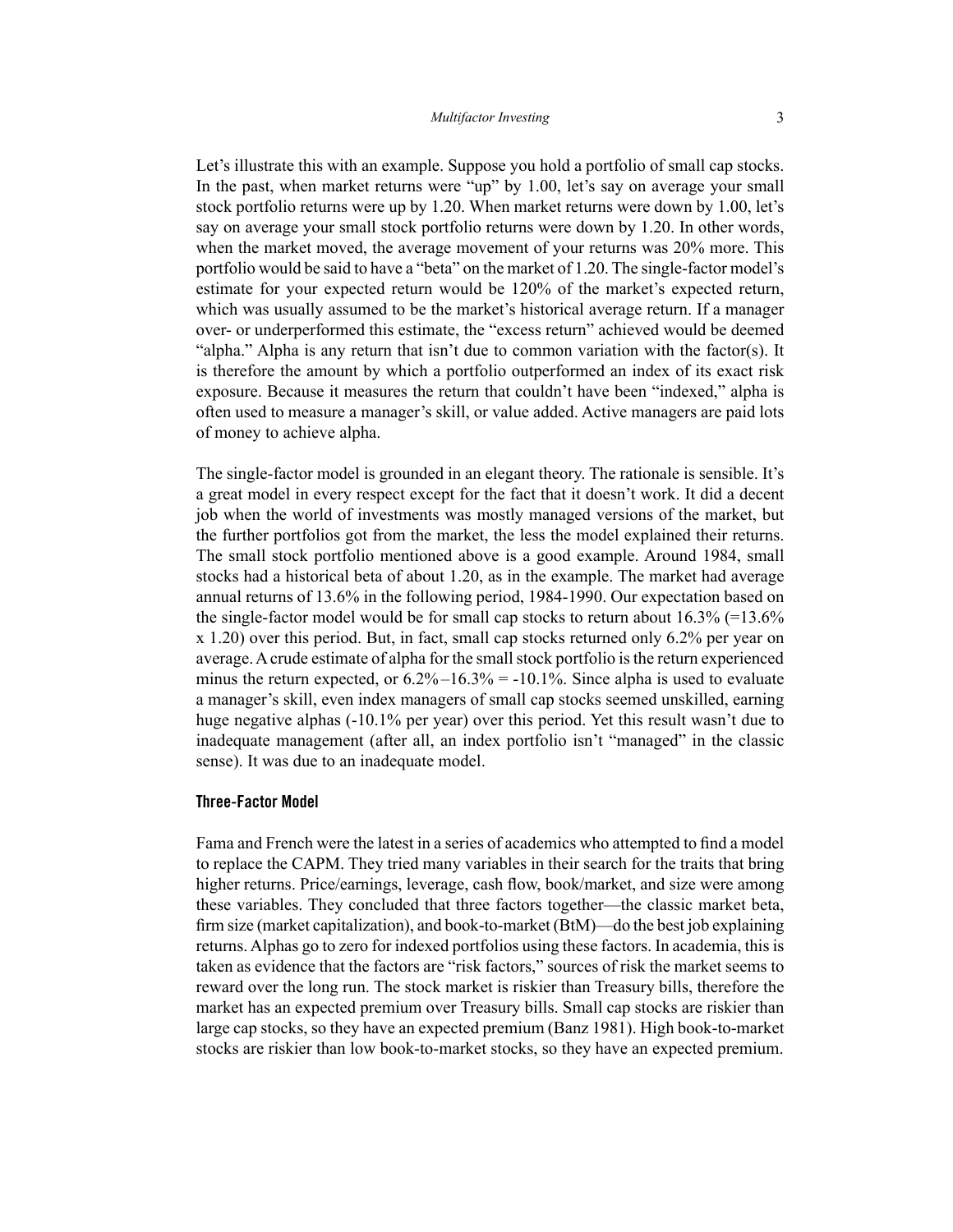Most people readily agree that the stock market is riskier than Treasury bills and that small stocks are riskier than large stocks. The notion that high book-to-market stocks are riskier and have greater returns than low book-to-market stocks is tougher to accept. What's so special about book-to-market? It's just a fundamental measure. On the surface, there's no economic reason book-to-market should relate to differences in returns.

The short answer is that there is nothing special about book-to-market. It does not describe risk. However, sorting stocks by BtM also seems to sort them by their true underlying source of risk—the level of their distress. The key to book/market lies in the denominator, market price. High book/market stocks are lower-priced stocks. It doesn't matter so much what accounting measure we use to "scale" these lower prices. Fama and French use book value. Earnings over price works too. Another way to think of it is that high book/market ratios suggest that the market (denominator) values a stock less than the stock's accountants (numerator), when compared to lower book/market stocks. This is usually because the stock has greater uncertainty of earnings, which makes it riskier. Riskier means higher returns. The connection between BtM and returns begins to make sense when we focus on the denominator, the market price.

#### **How to Beat the Market**

In addition to pinpointing the sources of stock returns, Fama and French found another interesting result: adding size and BtM factors to a single-factor model causes the market betas of stock portfolios to converge on 1.00. All stock portfolios have about the same beta. You will not outperform another stock portfolio by taking more market risk. Differences between portfolios are largely due to different exposures to size and BtM factors. When beta itself differs, it's usually because a non-stock component of the portfolio, such as fixed income or cash, causes interest rate sensitivity. If you have a higher beta than the market it usually means you are less interest rate sensitive, and if you have a lower beta it usually means you are more interest rate sensitive. If you are all equity, you get the full shot of market risk and return. This means the only way to beat or underperform the next guy, and the market itself, is to take more or less size and/or BtM risk. If your goal, for instance, is a greater expected return than the market, the only systematic way to achieve it is by overweighting small cap stocks, high BtM stocks, or both, relative to their market proportions.

## **The Cost of Capital Is Paid to the Investor**

#### **In Search of Unexcellence**

In 1987, Michelle Clayman published a study that illuminates the value story. She based the study on a book by Tom Peters and Bob Waterman called *In Search of Excellence* (1982). Peters and Waterman's book was a *New York Times* bestseller, not a financial economics text. It was a sort of entrepreneur's bible, describing the successes of twentynine companies so armchair moguls across the country could take a lesson on what makes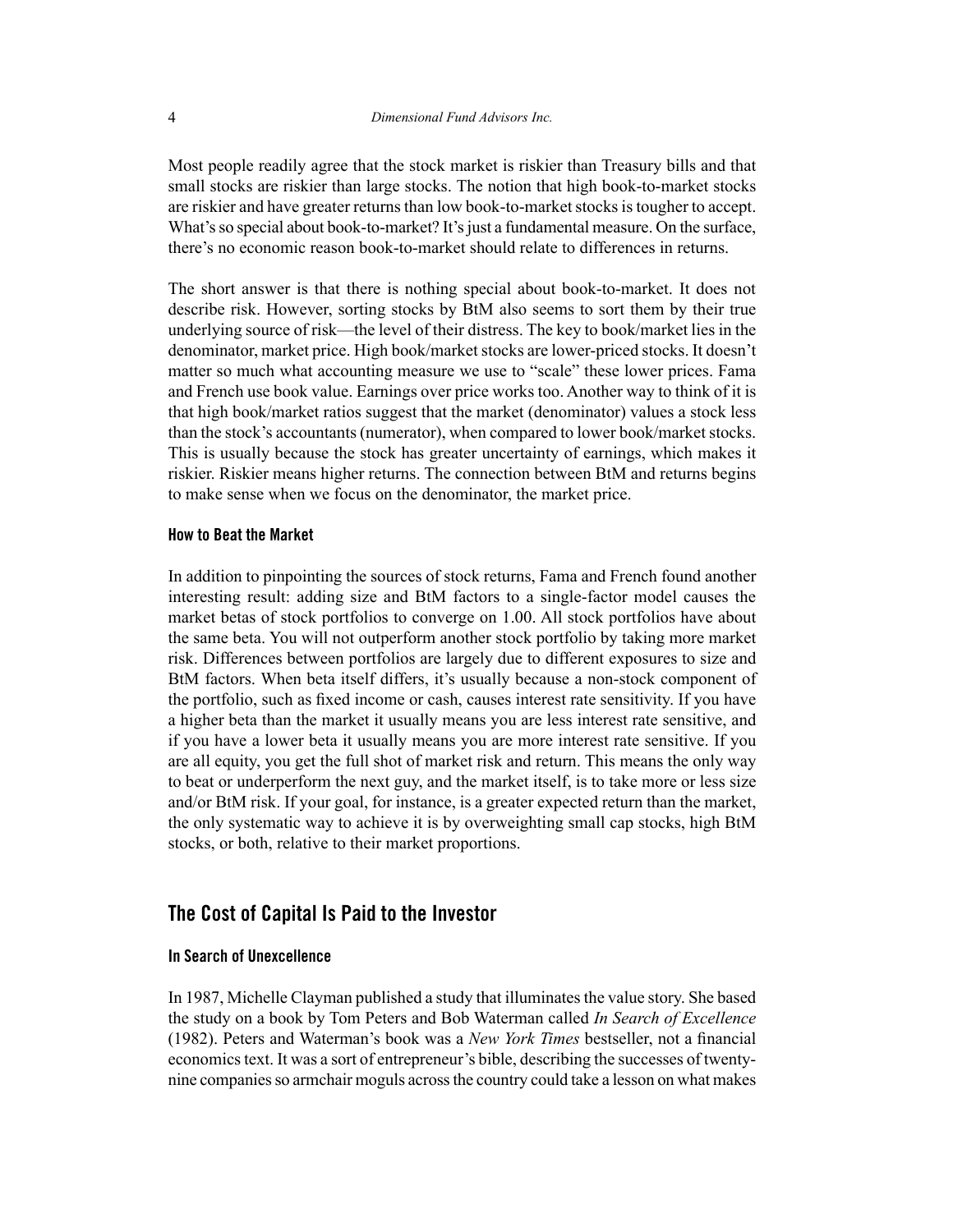a company "excellent." The primary criterion for inclusion was profitability, but Peters and Waterman also included companies for warm-and-fuzzy criteria, like whether they used Far Eastern management strategies and the like. Clayman visited the book from an academic angle. She made a value-weighted portfolio of the twenty-nine stocks Peters and Waterman examined. She called this portfolio the "Excellent Companies." Next, for comparison, she compiled the twenty-nine worst companies based on the same criteria: companies with terrible profitability, Dark Ages management, and the like. She called these the "Unexcellent Companies."

Exhibit 1 shows the economic health of the two portfolios based on their fundamental measures. Peters, Waterman, and Clayman all seem correct as to what an excellent (or unexcellent) company is. The excellent companies are stronger and healthier than the unexcellent companies by every economic measure. Their return on assets shows a huge disparity. A modern day example of an excellent company would be one that has prospered economically, like Microsoft. An example of an unexcellent company would be one that has foundered economically, like JCPenney. (We might call financially healthy stocks "growth" and financially distressed stocks "value.")



## **Excellent vs. Unexcellent Company Ratios US Companies** January 1981-December 1985



Source: Clayman, M., "In Search of Excellence: The Investor's Viewpoint," Financial Analysts Journal, May-June 1987, p. 63.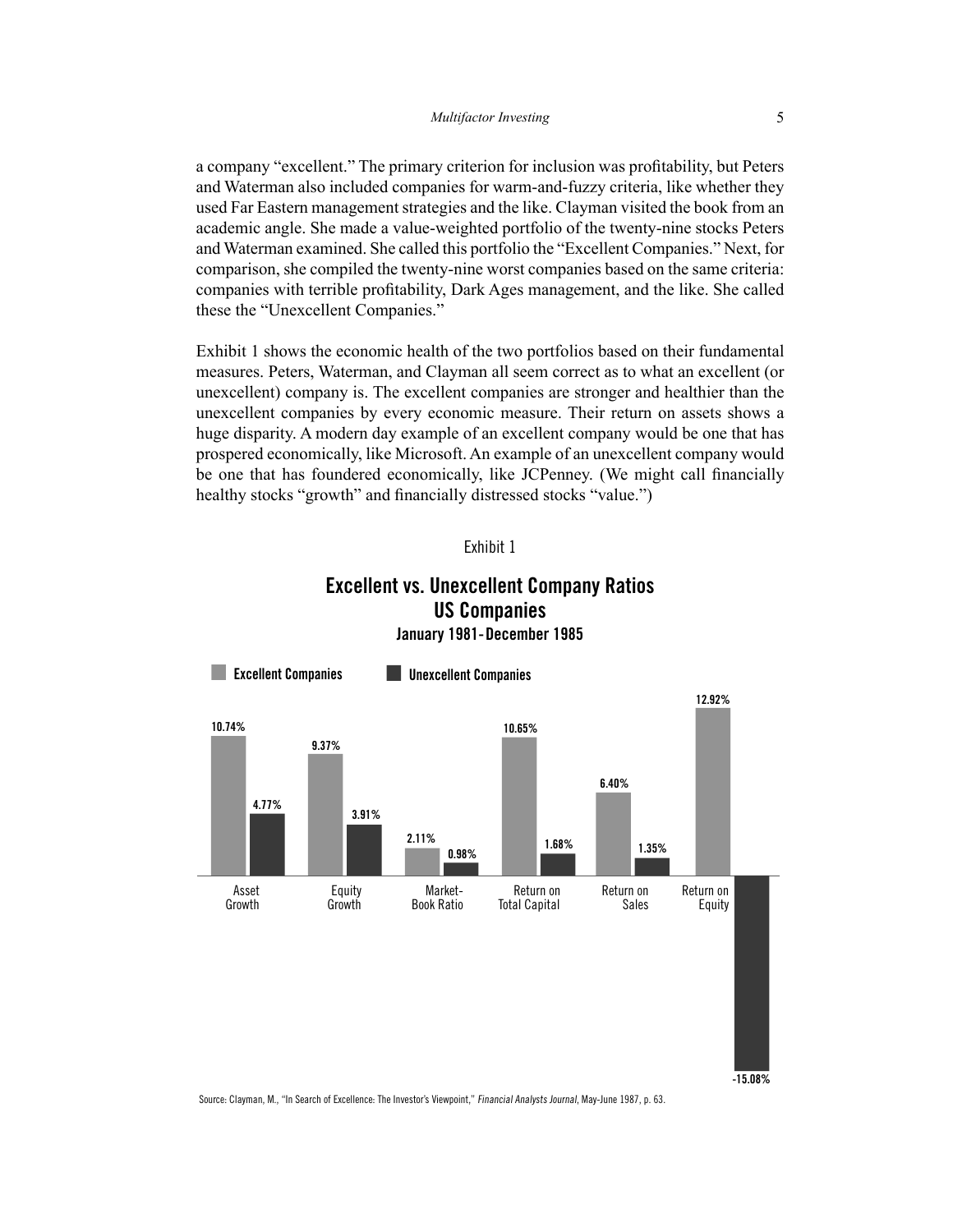Exhibit 2 shows the investment return of the excellent companies vs. the unexcellent companies. It may seem counterintuitive, but the unexcellent companies outperform the excellent companies.

#### Exhibit 2

## **Excellent vs. Unexcellent Company Portfolio Returns US Companies**



January 1981-December 1985

Source: Clayman, M., "In Search of Excellence: The Investor's Viewpoint," Financial Analysts Journal, May-June 1987, p. 63.

If someone asks for a hot stock tip, they rarely expect you to recommend JCPenney or its ilk. They want you to tell them the next Microsoft. They expect you to name an excellent company. Maybe this mentality comes from our experiences in the work force. A healthy company is a nicer place to work than a distressed company. Perhaps we confuse the well-being of our human capital with the well-being of our investment capital, so we tend to think healthy stocks are stronger investments than distressed stocks.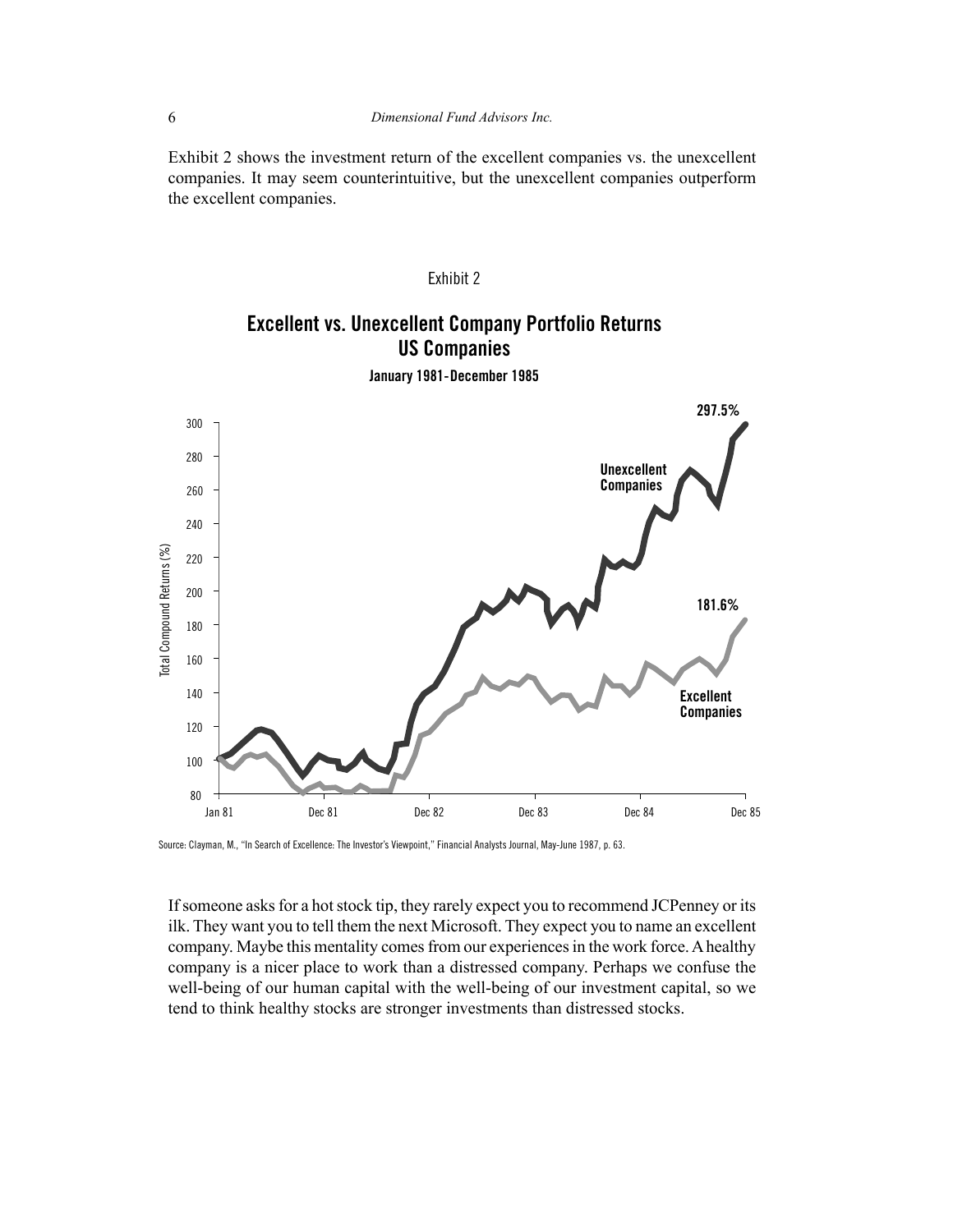#### **Which Side Are You On?**

This is where Merton Miller comes in. In 1990, when William Sharpe won the Nobel prize for the single-factor model, the late Dr. Miller, one of Dimensional's original directors, shared the prize. The award recognized Miller for his research into capital structure (Miller 1958). Miller often pointed out that when markets work, the cost of capital to a company is the expected return on its stock. This is a simple but profound notion. It means that companies use stock, like bonds, to fund operating capital. The return on the stock, even several hands down from the initial offering, reflects the current riskiness of the capital venture. It is the rate it costs the company to get capital.

Here's an example: If you are a bank and Microsoft and JCPenney approach you for a loan, who will have to pay the higher interest rate? JCPenney will, to compensate you for the risk of its financial distress. The story applies to stocks as well. The market expects a higher return from JCPenney stock than from Microsoft stock. This induces investors to purchase JCPenney even though Microsoft is safer. If the two companies had the same expected return, no one would buy JCPenney. As a stock investor, you are in the bank's shoes in the above example, not JCPenney's or Microsoft's. Microsoft may be the better place to work, but JCPenney has the higher expected investment return.

Here's an interesting aside. People who work at growth companies like Microsoft make good livings and often wind up as financial advisor clients. These people are especially strong candidates for value stock portfolios. Value stocks diversify their human capital. In other words, suppose the market suddenly favors value stocks over growth stocks. A growth company employee holding a growth stock portfolio gets a double whammy. The economic force that causes his shares to plummet is the same economic force that puts him out of work. If he has a value portfolio, he may have more time to find another job.

## **The Fama/French Value Strategies**

Dimensional's live value strategies are not based on the unexcellent portfolio in Clayman's study. Clayman's paper is included in this discussion to illustrate the general principle of value versus growth. Fama and French find that value and growth are most strongly defined by book-to-market. The value portfolios are structured the way Dimensional structures its other portfolios: to maximize exposure to the risk factor and diversify that exposure as much as possible. This means holding far more than the twenty-nine names Clayman examined.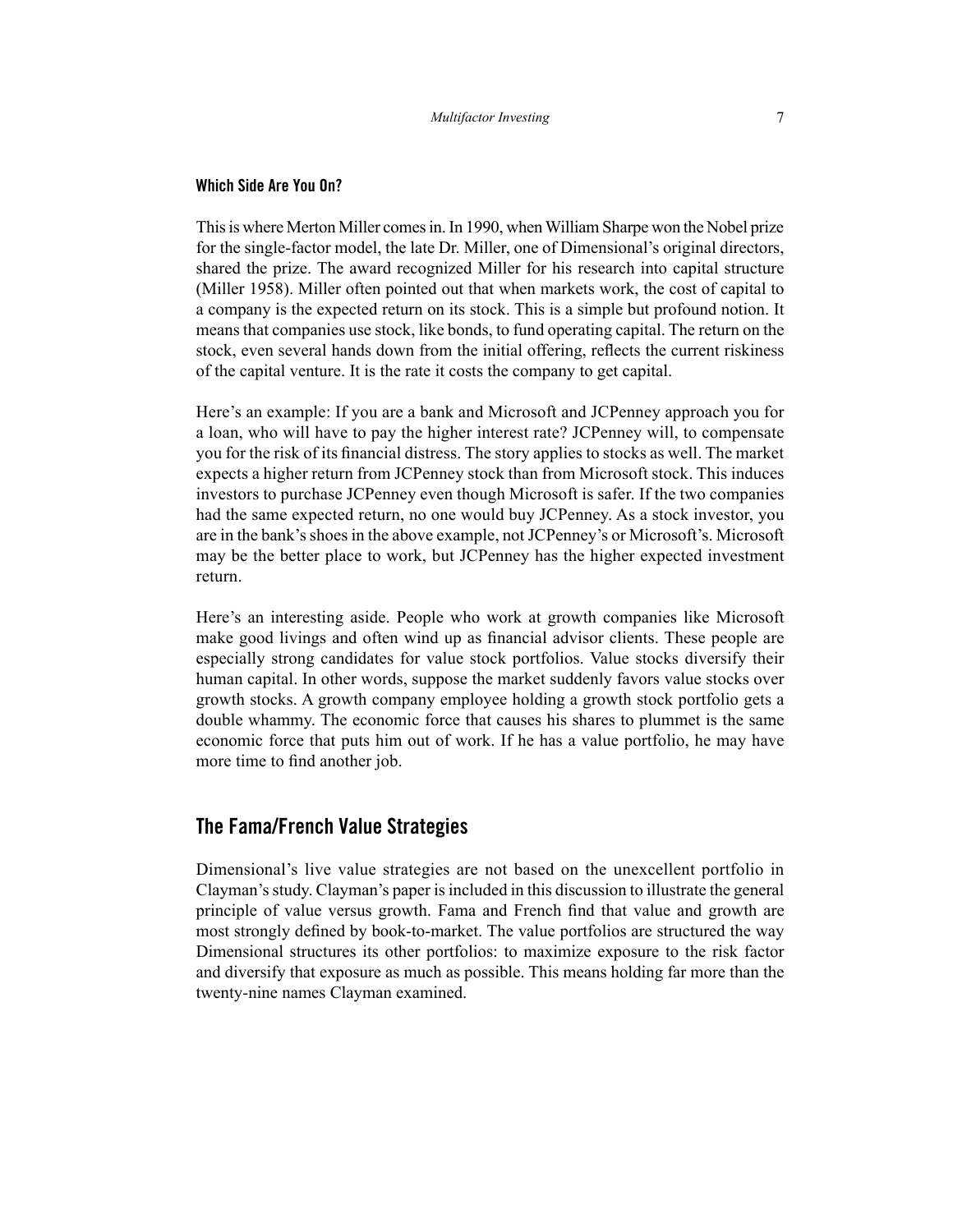#### **Construction**

Dimensional originally created a small cap value portfolio and a large cap value portfolio based on size and price characteristics. Although the methodology has since changed, to segregate the small cap stocks from the large cap stocks, Fama and French ranked every NYSE stock by market cap and the resulting list was divided into ten groups, each with an equal number of names. These were called "size deciles." All AMEX and NASDAQ stocks were included in the appropriate NYSE decile based on their size. The smallest five deciles (6-10) were deemed small cap, and the largest five deciles (1-5) were deemed large cap.

To segregate the value stocks from the growth stocks, every eligible NYSE, AMEX, and NASDAQ stock was ranked by BtM. This value screen was applied to stocks that have a market capitalization in the largest 90% of the total market universe. Large cap stocks with a BtM ratio in the upper 10th percentile of the value-weighted universe ranked by BtM were eligible for the Fama/French Large Cap Value Strategy. The value screen was also applied to stocks with a market capitalization in the smallest 8% of the total market universe. Small cap stocks with a BtM ratio in the upper 25th percentile of the value-weighted universe ranked by BtM were eligible for the Fama/French Small Cap Value Strategy.

Dimensional does not currently offer growth portfolios because the market itself is dominated by growth stocks. Most investment portfolios are similar to the market. Dimensional offers the opportunity to tilt further toward value and small cap. A growth strategy with a lower expected return than the market would be counterproductive to this goal. It would be like "riding the brakes."

You may have noticed that Fama and French divide the whole market of stocks into small and large, but only take the top and bottom thirds of the market (by BtM) to determine value and growth. This is because the BtM effect seems stronger historically than the size effect. A finer BtM subdivision therefore has greater potential to explain the variation in returns. There are additional benefits, as well. As mentioned above, investors accept the idea of small cap stock risk more readily than the idea of value risk. They might be hesitant to invest large portions of their portfolio in a value strategy. Dimensional's value strategies are more focused. An investor can commit half the dollars he commits to a typical value strategy (which divides the market in half by value and growth) and achieve the same increase to his plan's expected return.

#### **Performance**

Exhibit 3 shows historical returns and standard deviations for the Fama/French strategies. The chart is divided into two groupings, large cap on the left and small cap on the right. Each grouping shows the result for value, neutral (or "market"), and growth. You'll notice the returns for the neutral strategies (S&P 500 Index for large cap and CRSP 6-10 Index for small cap) are closer to the returns for the growth strategies than to the returns for the value strategies, part of the reason Dimensional believes market strategies are growth dominated.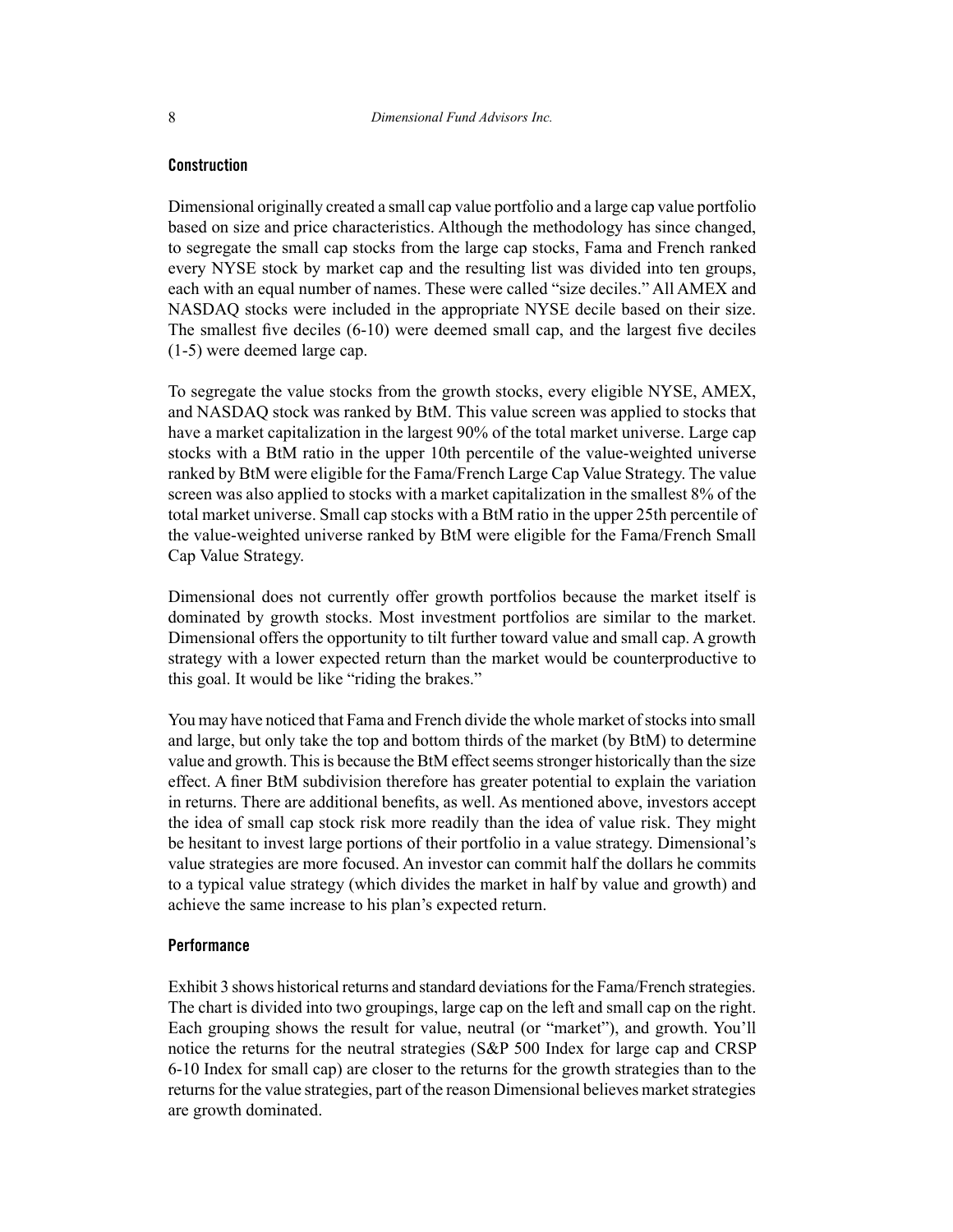

## **Historical Returns: Annual Data** January 1927-December 2005

In US dollars.

Value and growth index data provided by Fama/French. CRSP data provided by the Center for Research in Security Prices, University of Chicago.<br>Indexes are not available for direct investment. Their performance does not refl

There has been a size effect. Except for growth, the small cap bars are taller than their large cap counterparts. All three have higher standard deviations. This increased volatility explains the beta of 1.20 mentioned earlier. We also observe a BtM effect. The value bars are taller than the growth bars for both small and large cap size groups. In small cap, the value standard deviations are not much higher than the growth standard deviations. This result seems to fly in the face of rational expectation! Aren't risk and return supposed to be proportionally related?

#### The Flavors of Risk

This brings up a tricky aspect of the research. Let's review. Fama and French identified three independent sources of risk in stock market returns. For these risks to be truly independent, we expect them not to manifest themselves in the same way. If the return differences could all be explained by a shared source of risk like standard deviation, we'd be back to a single-factor model.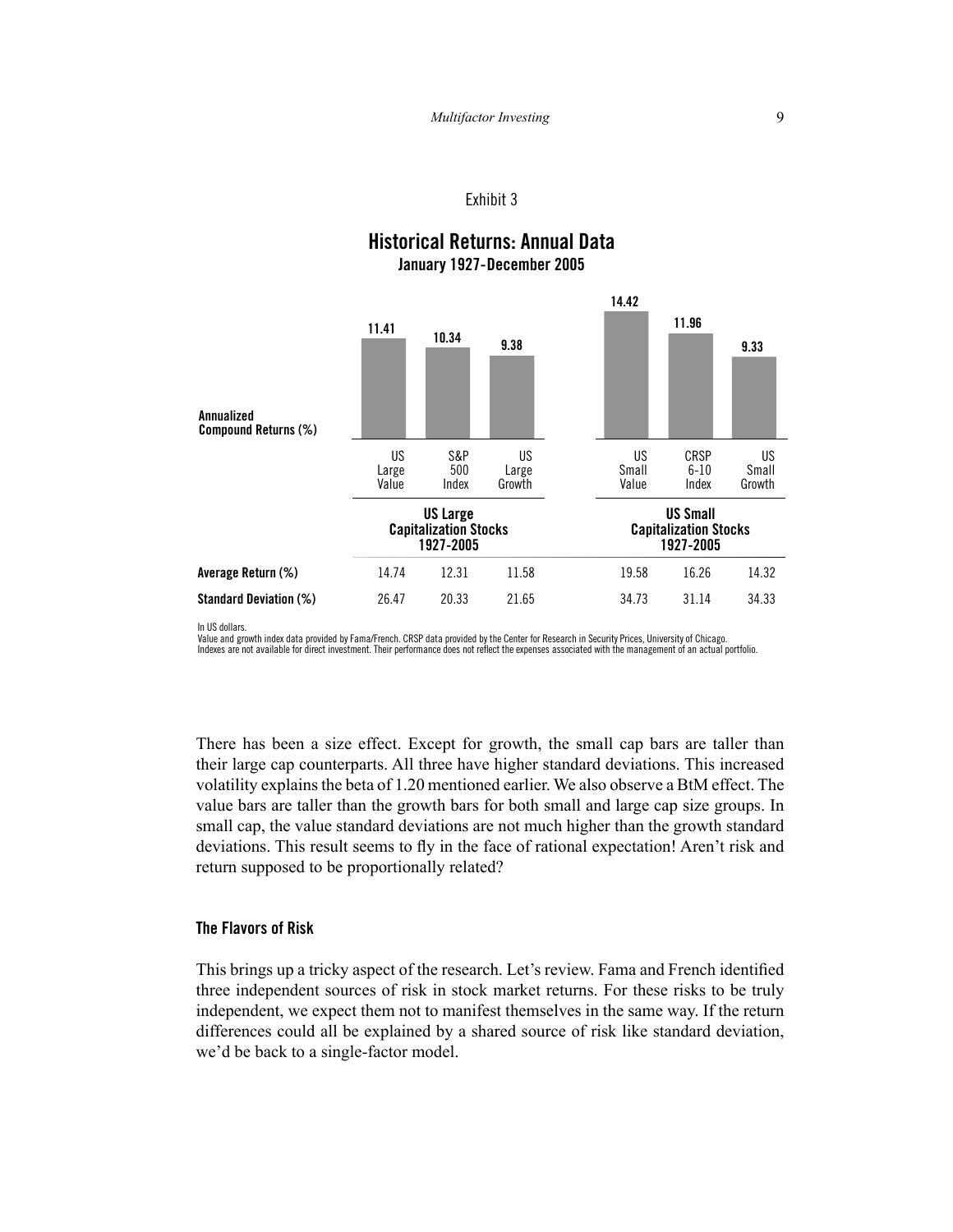Let's suppose there are different sources of equity risk. What if you only care about one of them, standard deviation? In this case the jargon would dub you a *mean-variance preferenced* investor. If the only risk you fear is fluctuation of returns, you could use a mean-variance optimizer, and the optimizer would tell you to overweight value. This is a perfectly legitimate approach. However, very few investors care only about standard deviation.

If you care only about standard deviation, you don't care about tracking drift. You don't mind if the market is going strong for several months and your portfolio is flat, or negative. You don't care if your portfolio is dominated by bank stocks and has no technology stocks. You don't care if your portfolio has the same negative return of 2% every quarter for two years. That portfolio has a standard deviation of zero.

Sarcasm aside, investors care about a lot more than just standard deviation. Questions from clients will reveal their true risk preferences, and the concerns above are not unusual. The Fama/French model proves investors care about other risks besides just standard deviation.

#### **But Is This Real?**

The Fama/French study fell under scrutiny and criticism from researchers when it was first published. It was such a short time period (1963-1990), and only included US stocks. It could have been a fluke. Some believed the BtM effect existed but was the result of mispricing rather than compensation for risk (Lakonishok, Shleifer, and Vishny 1994; Haugen 1995). The market saw their lousy earnings and guessed value stocks were poorer investments than they actually were. In so doing, it assigned them erroneously low prices; it "undervalued" them. When the stocks bounced back, the market was surprised, value investors pleasantly so. Fama and French argued that the three-factor model, discussed in the next section, explained the risk. Whether you believe the value effect is the result of systematic mispricing (market inefficiency) or rational risk compensation (market efficiency), the conclusion is the same. You should have value in your portfolio. Dimensional prefers the argument that value is risk, because systematic mispricing is too weak an idea around which to build portfolios. If the market guessed wrong in the past, why wouldn't it learn from its mistake and guess correctly in the future? You don't want to stake your investment strategy on the idea of a chaotic, irrational market replicating its mistakes in the future.

The second big criticism of Fama/French is that it is the result of *data dredging* (Black 1993). I'll try to illustrate what this means and why it's a concern. In most sciences, observation can lead to theory and then further observation can confirm the theory. For instance, the apple falls on Newton's head, he figures out why, and then he proves the theory with scientific tests. In economics, observation isn't supposed to lead to theory. The theory is supposed to come first. If it makes sense, you back it up with evidence. The Fama/French research came from examining the evidence with no theory in hand. Data dredging happens at the stage of examining the evidence. Scores of academics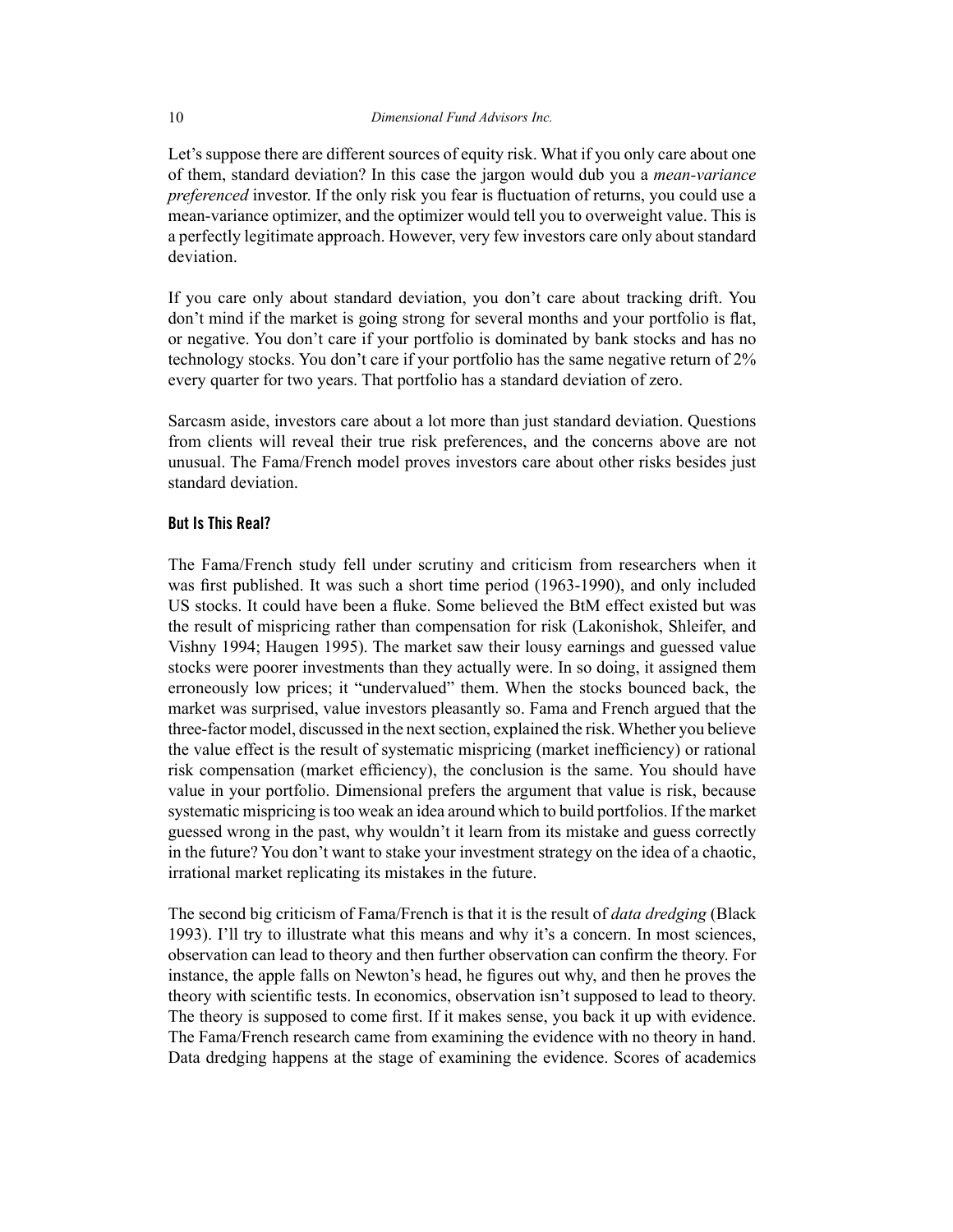across the country routinely spin the data tapes at the Center for Research in Security Prices searching for some pattern in the returns. With all those academics poring through the data, what are the chances one or two won't find a pattern randomly? It's like the "thousandth-monkey principle." If you have infinite monkeys sitting at typewriters slamming away randomly at the keys, one may type a Shakespeare play, provided there are enough monkeys. The monkey didn't think up the play, it just typed it.

#### Exhibit 4

Historical Returns: Annual Data

| <b>Non-US Developed Market Stocks</b><br>January 1975-December 2005 |                        |                              |                           |  |  |  |  |  |
|---------------------------------------------------------------------|------------------------|------------------------------|---------------------------|--|--|--|--|--|
| Annualized<br><b>Compound Returns (%)</b>                           | 17.40                  | 17.60                        | 12.80                     |  |  |  |  |  |
|                                                                     | International<br>Value | International<br>Small Index | <b>MSCI EAFE</b><br>Index |  |  |  |  |  |
| Average Return (%)                                                  | 19.49                  | 20.60                        | 14.70                     |  |  |  |  |  |
| <b>Standard Deviation (%)</b>                                       | 22.78                  | 27.49                        | 21.28                     |  |  |  |  |  |

In IIR dollare

Value index data provided by Fama/French. International Small Cap Index: 1970-June 1981: 50% UK Small Cap Stocks and 50% Japan Small Cap Stocks. July 1981-present: Simulated by Dimensional from StyleResearch securities data. Includes securities of MSCI EAFE countries, market-capitalization weighted, each country capped at 50%.

Indexes are not available for direct investment. Their performance does not reflect the expenses associated with the management of an actual portfolio.

Exhibit 4 disproves the data dredging criticism. The size and BtM effects Fama and French observed in the US happen in every observable market outside the US (Fama and French 1993a; Capaul, Rowley, and Sharpe 1993; Singuefield 1996). Small cap outperforms large cap (represented by EAFE on this chart) and value outperforms growth (also EAFE, due to data availability). The standard deviations follow the US pattern. Small cap has a standard deviation much higher than that of large cap, but value has a standard deviation closer to that of growth. If it were a fluke or just the time period and region that caused Fama and French's result, why would we see identical results everywhere else in the world?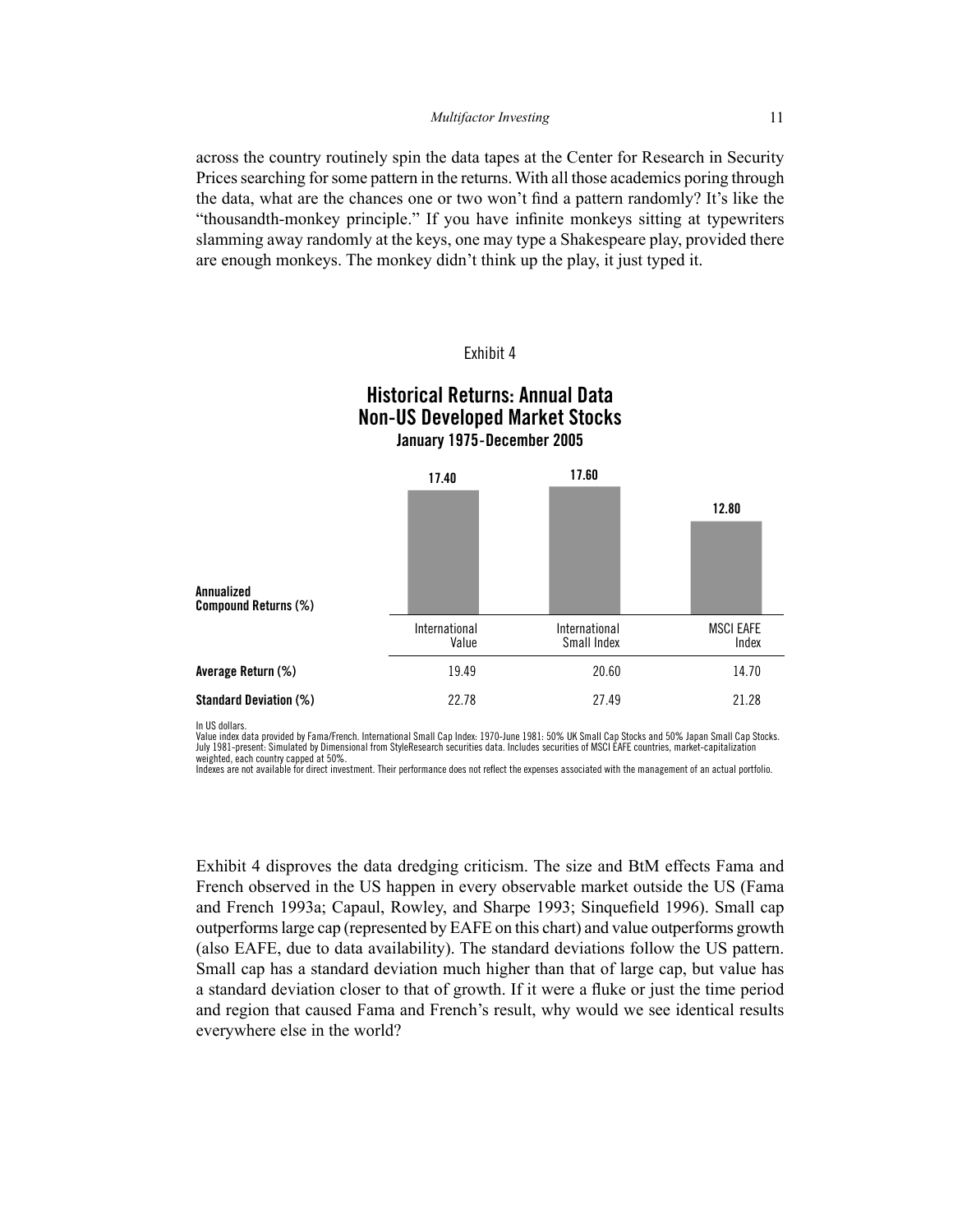## **Portfolio Analysis Using the Model**

Because the Fama and French model is an asset-pricing model, investors can perform the classic portfolio analyses of asset-pricing models. These include analyzing manager styles and successes, profiling portfolios, and calculating expected returns based on past exposure to the factors as well as on present exposure. Candidate portfolios and reallocations can be analyzed for their expected effects as well. Because of the increased explanatory power of the three-factor model over the single-factor model, these applications are done with greater accuracy than before.





**Equity Fixed Income**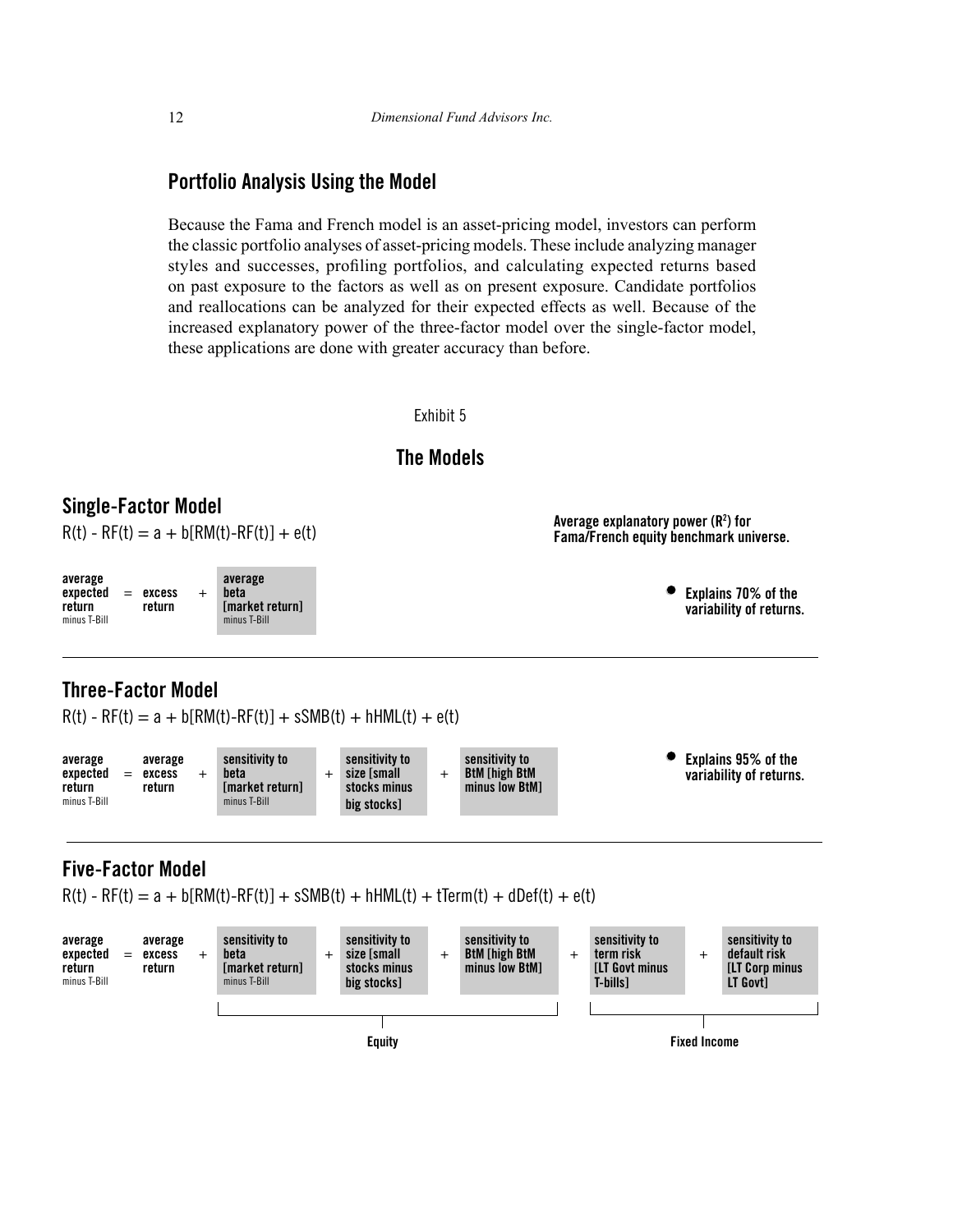#### **The Models, Again**

Exhibit 5 reviews the models. The single-factor model proposed that a portfolio's expected return is the portfolio's percent sensitivity to the market factor (the amount by which the market of US stocks beats Treasury bills) times the historical average market premium. If your portfolio bounces around to within 80% of the market premium's fluctuations, you have a beta of 0.80 and your expected return is 80% of the market's historical average premium over bills. Any return your portfolio achieves above or below this expectation constitutes alpha. The single-factor model explains about 70% of returns for a cross-section of equity portfolios of various sizes and styles. The further you get from the market, the less it explains.

The three-factor model is similar. It simply adds a size factor (the amount by which small cap stocks beat large cap stocks) and a price factor (the amount by which high BtM stocks beat low BtM stocks) to the market factor. Any return your portfolio achieves above or below the sum of expected returns due to all three factors constitutes alpha. The three-factor model explains upward of 95% of returns for a cross-section of equity portfolios of various sizes and styles. Unlike the single-factor model, it continues to explain returns as a portfolio gets further from the market.

"For people whose brains aren't sufficiently stretched by the three-factor model" (Perez 1994), Fama and French propose a five-factor model (Fama and French 1993b). This is simply the equity factors from the three-factor model, plus two additional fixed income factors. The term factor (the amount by which long-term government bonds beat Treasury bills) measures sensitivity to the risks of extending fixed income maturities. The default factor (the amount by which long-term corporate bonds beat long-term government bonds) measures sensitivity to the risk of purchasing lower-quality instruments. These two factors describe the risks of fixed income investing. The only systematic way to take more risk and increase returns is by going into longer maturities and/or junkier quality. All five factors together do a good job describing balanced portfolios and stock/bond hybrid strategies like convertible bonds or interest-sensitive utility stocks (Fama Jr. 1995).

#### **The Price per Unit of Risk**

Exhibit 6 describes the historical average returns for each of the five risk factors. This is the amount of return you can expect for taking a "unit" of each type of risk. A unit of risk simply means a beta, or sensitivity, of 1.00 on a factor. It means your portfolio experiences the full measure of fluctuations in the factor. Suppose you have a portfolio of the smallest cap, most distressed stocks. Let's say this portfolio fluctuates one-toone with the small cap and value premia. Your expected return on size will be 1.00 x 3.73% (the historical size premium). Add to this your expected return on value, 1.00 x 5.01% (the historical value premium). Finally, add 1.00 x 8.25% (the historical market premium—remember, all equity portfolios take about a unit of market risk). Your expected return is the sum of all three. This is the expected premium over the Treasury bill rate (which is almost 4% currently).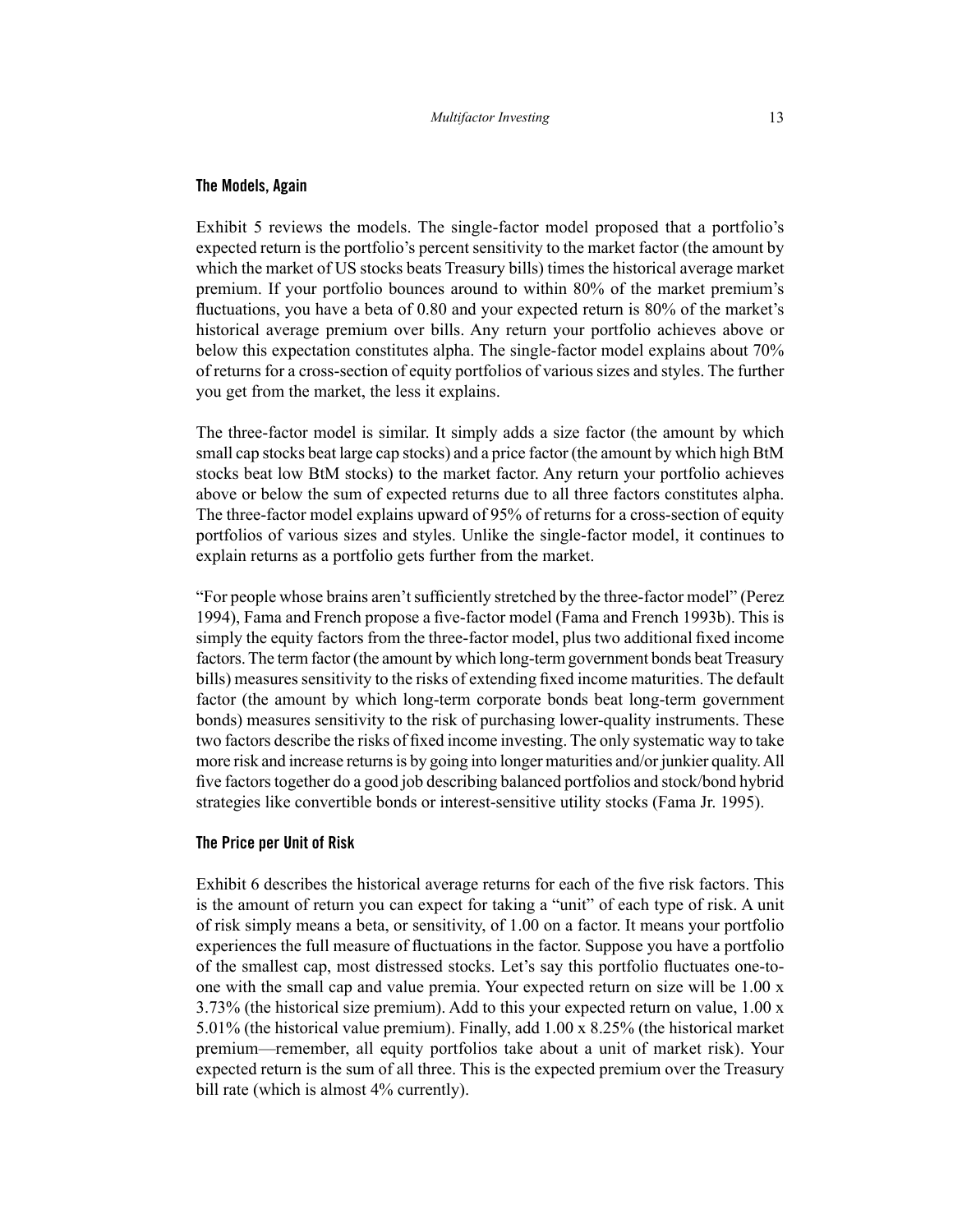# **Five Factors Help Determine Expected Return** January 1927-December 2005



Equity factors provided by Fama/French. Fixed income factors provided by © Stocks, Bonds, Bills and Inflation Yearbook™, Ibbotson Associates, Chicago (annually updated work by Roger G. Ibbotson and Rex A. Sinquefield).<br>Indexes are not available for direct investment. Their performance does not reflect the expenses associated with the management of an actual portfolio.

If you hold the market, forget the size and value premia. Your expected return is about 8.25% per year over T-bills (if you believe the historical market premium is a reasonable forward-looking expected premium). The market expected return, as mentioned, is a "gimme." Any diversified portfolio of stocks gets it. Your true equity investment decision once your stock/bond allocation is set is the amount of small cap or value stocks you hold

This chart illustrates another interesting point. The equity factors pay 4%-8% per risk unit a year, but the fixed income factors pay much less. If your goal is to pursue returns, don't bother taking a lot of fixed income risk. Keep your fixed income short and highquality to dampen portfolio volatility. This will allow you to "spend" the extra risk units among the three stock factors, where the expected return payoff is bigger.

#### **Profiling Portfolios**

The model allows us to measure the way portfolios take different types of risk and calculate their expected returns based on these risks. Exhibit 7 shows how we plot portfolios for their factor exposures. The crosshair has two dimensions, size along the vertical axis and BtM along the horizontal axis. The axes represent "exposures" to the two factors. Portfolios that take a lot of size risk plot higher along the size axis and portfolios that take a lot of BtM risk plot farther right along the BtM axis. Because all equity portfolios take similar market risk, we don't need a third axis for beta. The market sits at the crosshairs. All portfolios are plotted relative to the market.

8.25%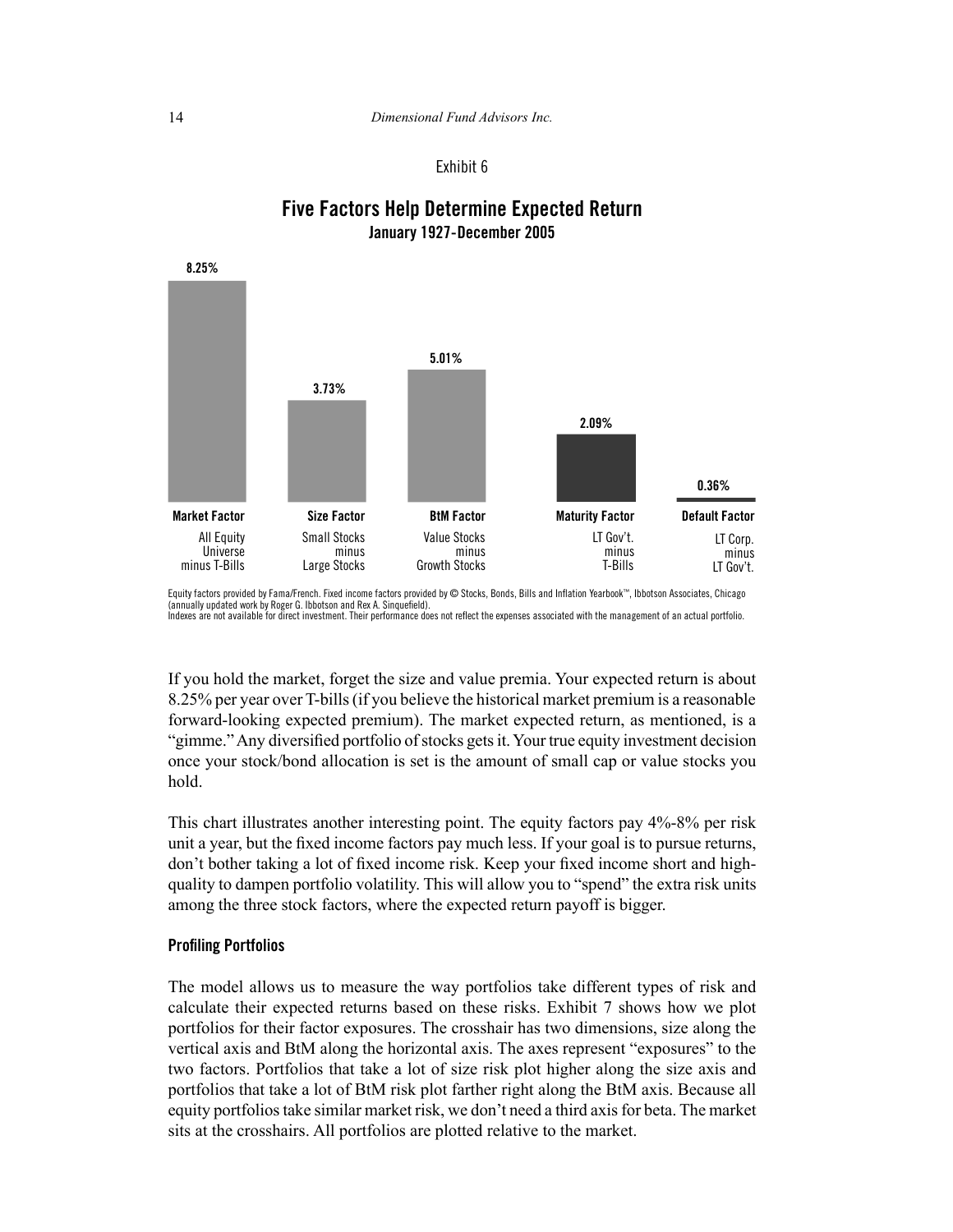## Three-Factor Model: Expected Premium over Market January 1927-December 2005



US Equity Balanced Strategy:<br>S&P 500 Index 33%, Fama/French US Large Cap Value simulated strategy 33%, Fama/French US Small Cap simulated strategy 17%, Fama/French US<br>Small Cap Value simulated strategy 17%.

#### **Average Historical Return** Market Factor =  $8.25$ Size Factor =  $3.73$ BtM Factor  $= 5.01$

#### **Example Asset Regression Results** US Equity Balanced Strategy

Market Beta  $(\beta) = 1.08$ Size Loading  $(s) = 0.29$ BtM Loading  $(h) = 0.45$ 

| <b>Example Calculation:</b><br>Market Beta $\times$ (Market Factor)<br>Size Loading $\times$ (Size Factor)<br>BtM Loading $\times$ (BtM Factor)<br>Minus Market Excess Return | $1.08 \times (8.25)$<br>$+0.29 \times (3.73)$<br>$+0.45 \times (5.01)$ | 8.91<br>1.08<br>2.25<br>8.25 |
|-------------------------------------------------------------------------------------------------------------------------------------------------------------------------------|------------------------------------------------------------------------|------------------------------|
| <b>Expected Premium over Market</b>                                                                                                                                           |                                                                        | 3.99                         |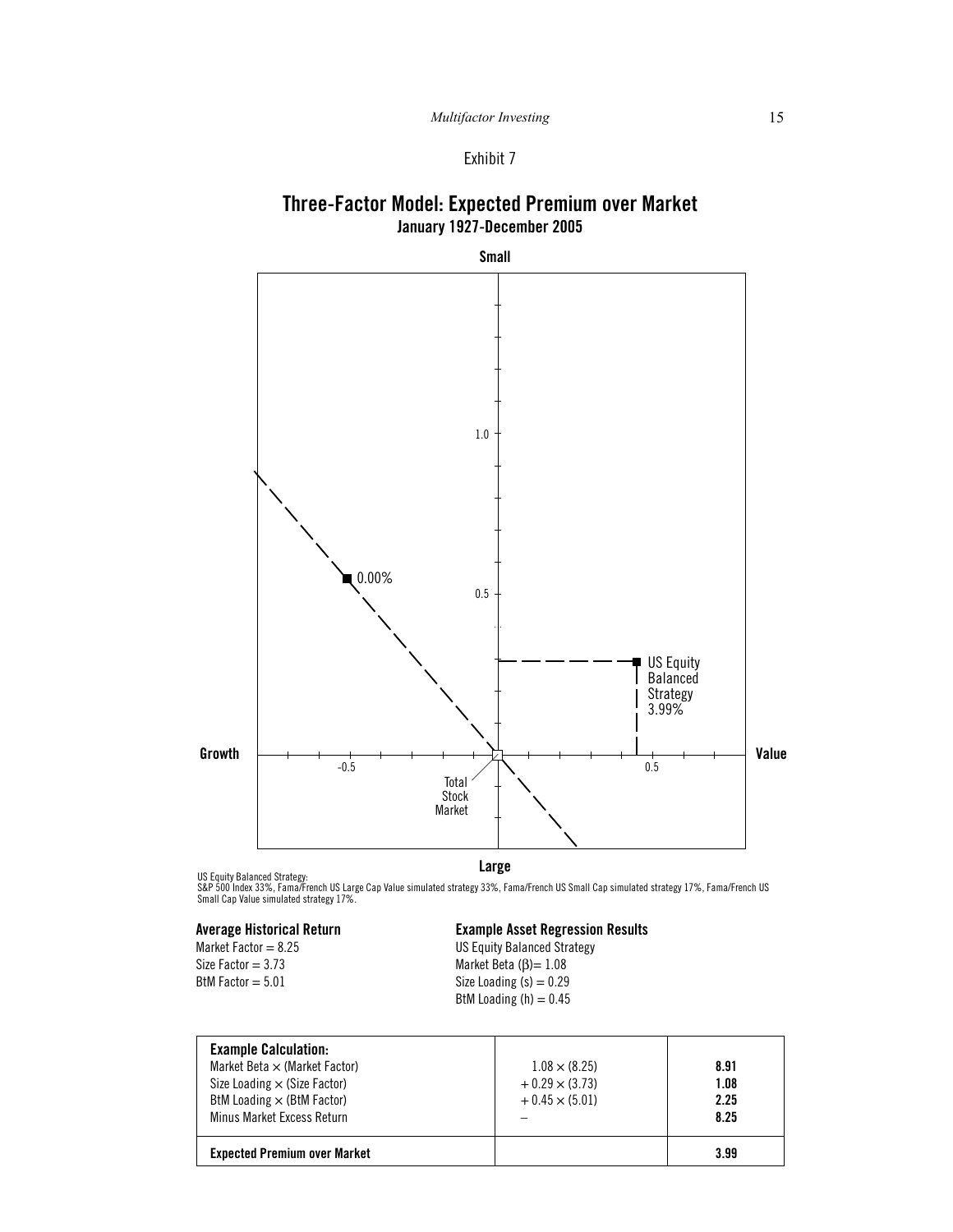For example's sake, the plot shows a hypothetical balanced equity strategy. This portfolio is comprised of twice as much large cap as small cap in size, and half value, half neutral in BtM. The monthly simulated returns of this portfolio were run through the threefactor model and the results are shown. This (equity) portfolio has a beta around 1.00 (1.08, to be exact), a size exposure of 0.29 (which makes sense because the portfolio is one-third small cap), and a BtM exposure of 0.45. The portfolio is plotted at 0.29 on the size axis and 0.45 on the BtM axis. The table beneath the chart demonstrates how to calculate this portfolio's expected return. Each percent exposure from the regression result is multiplied times the respective factor's historical average return, shown earlier in Exhibit 6. The expected returns due to each factor are totaled and the market return is subtracted out, to show the return as an expected premium over the market. In this case, the recommended balanced strategy is expected to outperform the market by 399 basis points per year to compensate for its additional small cap and value exposures.

Keep in mind that expected return in the sense we describe it is anything but a prediction. Markets and returns, even over the longer term, resist forecasting and bring with them a huge element of uncertainty. A return is only "expected" in an abstract sense: we accept the risk factors as bearing systematic compensation and *assume* relative and reasonable levels of return in exchange for exposure to these risks. With these assumptions intact, expected return is simply a reasonable guesstimate of the cost of capital based on rational markets and principles of asset pricing.

The crosshair "map" is a universe of opportunities. A portfolio can land anywhere on the plot and it's easy to calculate a reasonable expected return. The amount by which actively managed portfolios historically outperformed or underperformed this expectation constitutes their "alpha." Except for the fact that the marketplace uses them, performance benchmarks are rendered obsolete by this technology. The model compares a manager to an indexing of his actual factor exposures, rather than to a benchmark that may or may not reflect what he invested in. A small cap manager, for instance, may overweight value stocks relative to his benchmark, the Russell 2000 Index. As a result, he outperforms it.

Judged against the benchmark, he had a premium return that he uses to justify his large fee. But if the extra return was simply compensation for taking additional systematic (value) risk, why should he get credit? His job is to provide additional returns that can't be indexed, which is exactly what his alpha *is* in the three-factor model. In this example, the model would place him somewhere to the right of the Russell 2000 along the value spectrum and expect him to have outperformed *that* position before crediting him with a premium return. Active manager fees are supposed to pay for smart stock selection, not additional returns that only compensate for additional risk.

The farther up and to the right of the market you go in Exhibit 7, the higher your expected return. The lower and farther left you go, the lower your expected return. The diagonal dotted line shows the set of points at which the size and BtM factors cancel each other out. All points along this line have the same expected return as the market, because the expected return gain from increased small cap exposure is canceled out by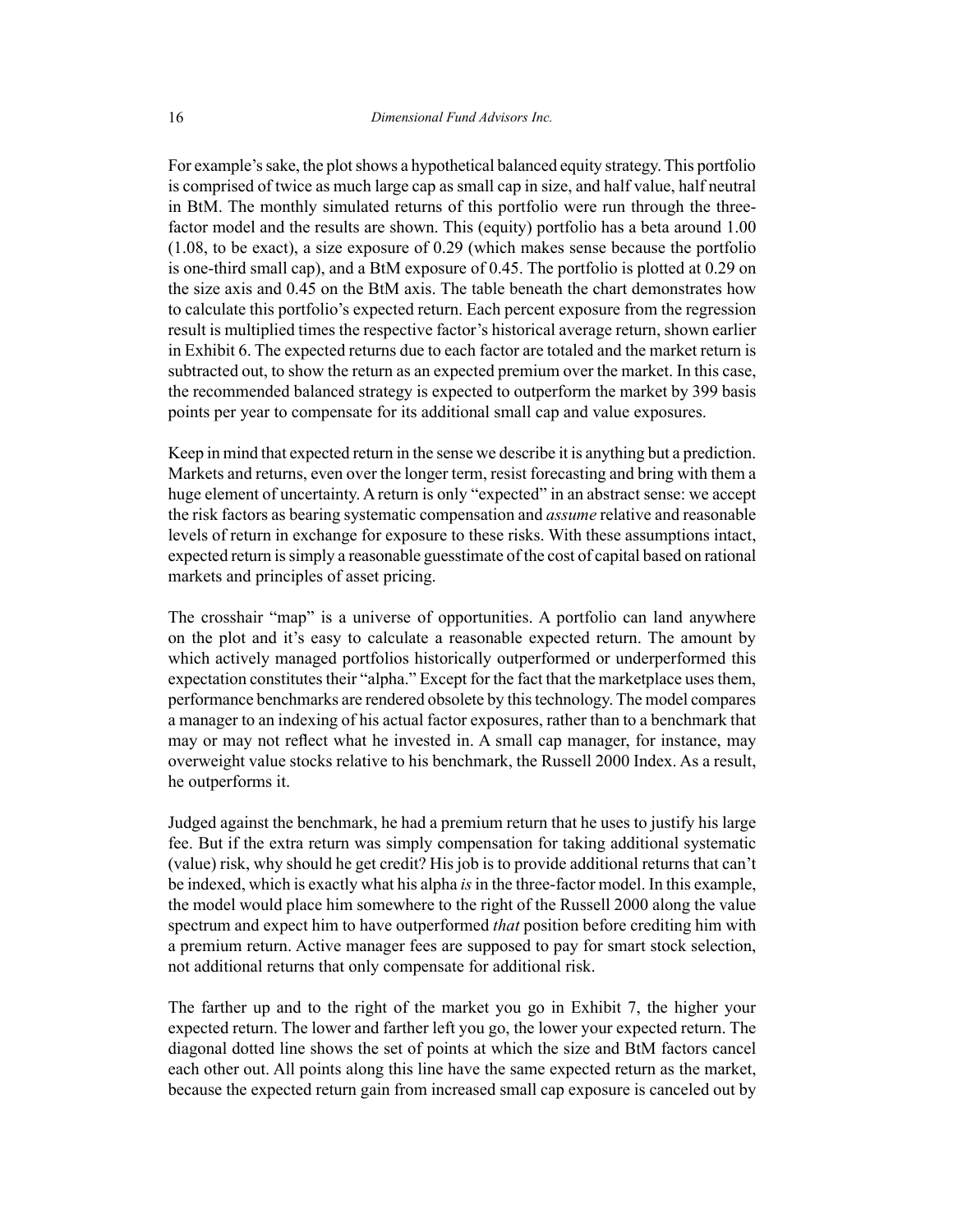the expected return loss from increased growth exposure, and so on. If you want to beat the market, you should position your portfolio to the right of the dotted line. All points left are expected to underperform the market.

#### **Is Alpha Everything?**

Structure determines the vast majority of investment returns. The way you position your portfolio on the crosshair map tends to largely determine your outcome. The amount of return typically due to alpha from stock selection or timing is negligible (Brinson, Hood, and Beebower 1986; Brinson, Singer, and Beebower 1990; Fama Jr. 1996). Yet active managers focus more on alpha and are less concerned with how consistently and strongly they expose their portfolios to the compensated risk factors. This would be okay, except they typically fail to provide reliable exposure to the factors *and* they typically fail to provide reliable alphas.

It makes sense that alpha is key in the world of plan sponsors, where a plan hires so many managers it ends up with a portfolio that looks like the market. If most managers fail to achieve alpha, a plan sponsor might as well buy a market index fund. The only other possible benefit of hiring so many managers is the perception of safety from having the plan's eggs in several baskets instead of one.

Exhibit 8 shows regression results for active managers financial advisors often ask about. These managers all have data going back to 1976 in Morningstar. I ran their returns through the model, with no information about their market caps or BtM ratios. The plot reflects the managers' average exposures to the factors from 1976 to 2005.

Everything lands about where expected based on what we know about the managers. A CRSP 9-10 strategy, which includes only the tiniest two deciles, plots higher and slightly more toward value (because tinier stocks tend to be more distressed) than a CRSP 6-10 strategy, which includes the smallest half of the deciles. The S&P 500 plots below the market, because it contains some of the heftiest stocks, and the CRSP 1-10 Index at the crosshair used for the market includes all the small companies. The American Century Growth Fund has been mid cap (about S&P 400 in size) with a strong growth tilt since 1976. Pennsylvania Mutual was small cap with a strong value tilt. Fidelity Magellan was market-like in terms of both size and value exposure.

The table beneath the plot ranks the managers in order of expected return. The smallest cap value managers have the highest expected returns and the largest cap growth managers have the lowest expected returns. The alpha displays the amount the manager has beaten this expectation—the amount that could not have been delivered by an index fund.

Magellan had the largest alpha of any fund over this period, and its story is legend. What's more interesting is the fact that most of the other managers didn't score alphas, especially since this "study" is fraught with bias. Remember, these are the managers advisors ask about most (*selection* bias). Advisors don't ask about lackluster, obscure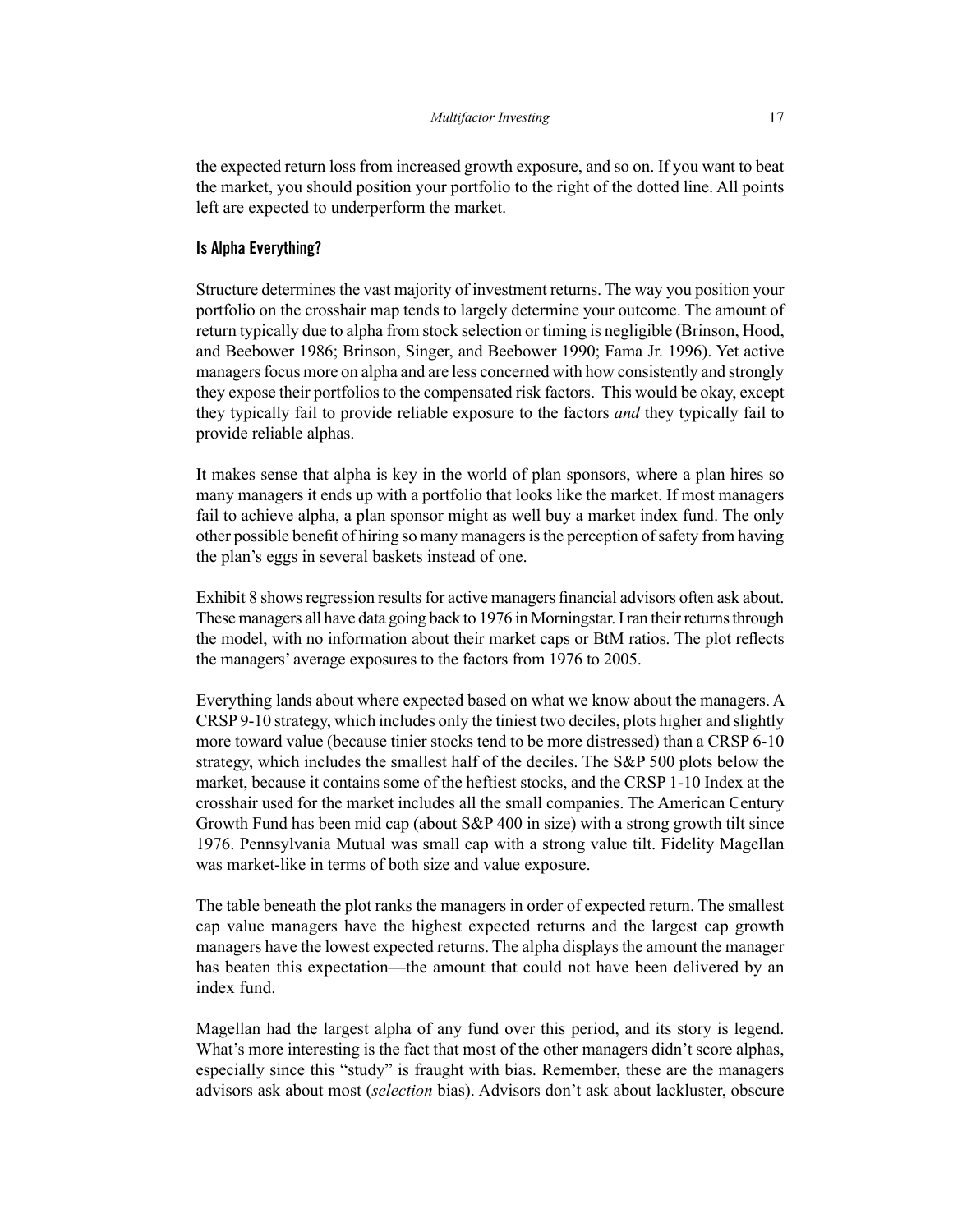## **Three-Factor Model: Manager Profiles** January 1976-December 2005



| Index                                 | Alpha<br>(α) | Market<br>Factor<br>(ß) | Size<br>Factor<br>(s) | Price<br>Factor<br>(BtM) | Expected<br>Premium<br>over<br>Market | Index                                   | Alpha<br>(α) | Market<br>Factor<br>$(\beta)$ | Size<br>Factor<br>(s) | Price<br>Factor<br>(BtM) | Expected<br>Premium<br>over<br>Market |
|---------------------------------------|--------------|-------------------------|-----------------------|--------------------------|---------------------------------------|-----------------------------------------|--------------|-------------------------------|-----------------------|--------------------------|---------------------------------------|
| Fama/French US Small Value            | $-0.05$      | 1.10                    | 0.79                  | 0.63                     | 6.98                                  | Fidelity Equity-Income Fund             | $-0.01$      | 0.96                          | $-0.04$               | 0.43                     | 1.68                                  |
| Fama/French US Small XM Value         | $-0.10$      | 1.17                    | 0.57                  | 0.66                     | 6.86                                  | Fidelity Magellan Fund                  | 0.38         | 1.12                          | 0.07                  | 0.06                     | 1.52                                  |
| $\Box$ CRSP 9-10 Index                | $-0.14$      | 1.06                    | 1.05                  | 0.32                     | 5.98                                  | ▲ Dodge & Cox Stock Fund                | 0.05         | 1.01                          | $-0.10$               | 0.34                     | 1.43                                  |
| $\blacksquare$ CRSP 6-10 Index        | $-0.07$      | 1.08                    | 0.86                  | 0.19                     | 4.81                                  | ▲ T. Rowe Price New Horizons Fund       | 0.09         | 1.07                          | 0.61                  | $-0.33$                  | 1.19                                  |
| ▲ Pennsylvania Mutual Fund Investment | $-0.06$      | 0.91                    | 0.66                  | 0.48                     | 4.16                                  | ▲ American Century Growth Fund Investor | 0.33         | 1.19                          | 0.13                  | $-0.26$                  | 0.73                                  |
| Fama/French US Large Value            | $-0.21$      | 1.17                    | $-0.05$               | 0.55                     | 3.98                                  | ▲ Sequoia Fund                          | 0.34         | 0.79                          | $-0.14$               | 0.40                     | $-0.22$                               |
| Fama/French US Small Growth           | $-0.21$      | 1.13                    | 0.99                  | $-0.26$                  | 3.49                                  | $S\&P 500$ Index                        | 0.04         | 1.00                          | $-0.21$               | 0.01                     | $-0.75$                               |
| ▲ Columbia Acorn Z Fund               | 0.18         | 0.95                    | 0.55                  | 0.27                     | 2.98                                  | ▲ Drevfus Fund                          | $-0.14$      | 0.90                          | $-0.04$               | 0.03                     | $-0.86$                               |
| ▲ Vanguard Windsor Fund               | $-0.10$      | 1.05                    | $-0.01$               | 0.53                     | 2.97                                  | ▲ Putnam Voyager Fund                   | 0.29         | 1.04                          | 0.14                  | $-0.36$                  | $-0.90$                               |
| ▲ Vanguard Explorer Fund              | $-0.02$      | 0.95                    | 0.76                  | $-0.09$                  | 2.00                                  | A Janus Fund                            | 0.21         | 0.94                          | 0.08                  | $-0.17$                  | $-0.99$                               |
| Mutual Shares Z Fund                  | 0.14         | 0.81                    | 0.21                  | 0.53                     | 1.85                                  | Fama/French US Large Growth             | 0.12         | 0.95                          | $-0.18$               | $-0.33$                  | $-2.74$                               |
| Fidelity Destiny I Fund               | 0.06         | 1.07                    | 0.13                  | 0.14                     | 1.80                                  |                                         |              |                               |                       |                          |                                       |

Columbia Acorn Z formerly Liberty Acorn Z (ACRNX).

Expected premium over market computed using Fama/French average annual returns (1927-2005): Market minus One-Month T-Bill, 8.25%; Size Factor, 3.73%; Price Factor, 5.01%.<br>Highlighting in above table indicates significant r

Standard & Poor's Index Services Group. Mutual fund universe statistical data and non-Dimensional money managers' fund data provided by Morningstar, Inc.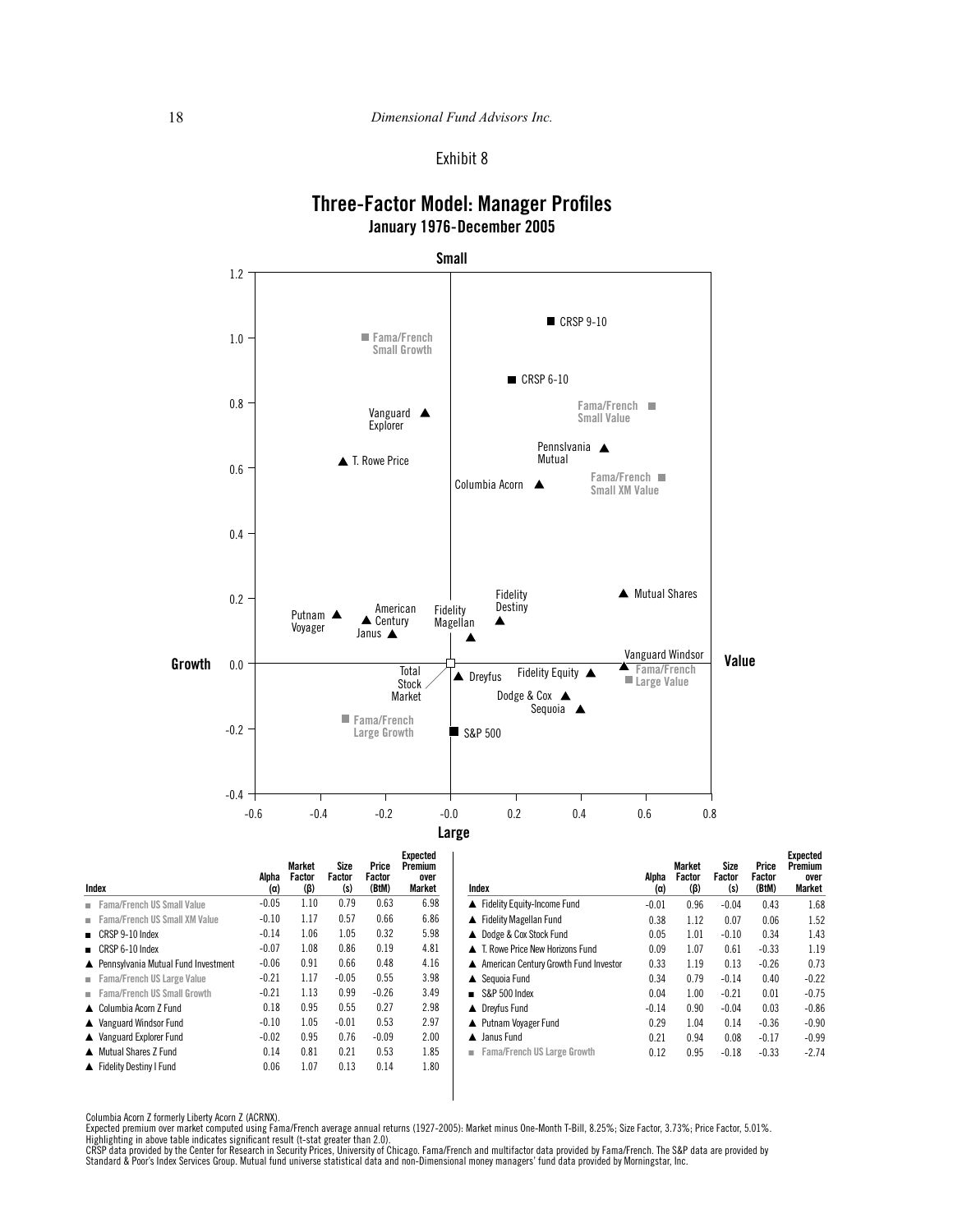funds. These funds also go back to 1976 (*survivor* bias). Staying in business this long requires good performance because lousy performance leads to business failure and deletion from the database. If you bought a portfolio of all the stocks around today that existed fifty years ago, you'd probably be paying someone to read this for you instead of reading it yourself.

Given that the biases favor the managers, it's amazing there are only four significant alphas (with t-stats over 2.00 in absolute value). They should all have outperformed their factors. Actually, a broader, "survivor-free" database produces a random distribution of alphas (Carhart 1996). Active managers seem to perform about as well as expected by chance. Besides, it's easy to find past winners and hard to find future winners. Even Magellan, with its huge alpha, missed out on much of the 1996 stock market rally by timing out of stocks. As investors, it behooves us to focus our energy on portfolio structure instead of picking winners.





## **Three-Factor Model: Manager Profiles** Monthly: 1976-2005

Columbia Acorn Z formerly Liberty Acorn Z (ACRNX).

CRSP data provided by the Center for Research in Security Prices, University of Chicago. Fama/French and multifactor data provided by Fama/French. The S&P data are provided by Standard & Poor's Index Services Group. Mutual fund universe statistical data and non-Dimensional money managers' fund data provided by Morningstar, Inc.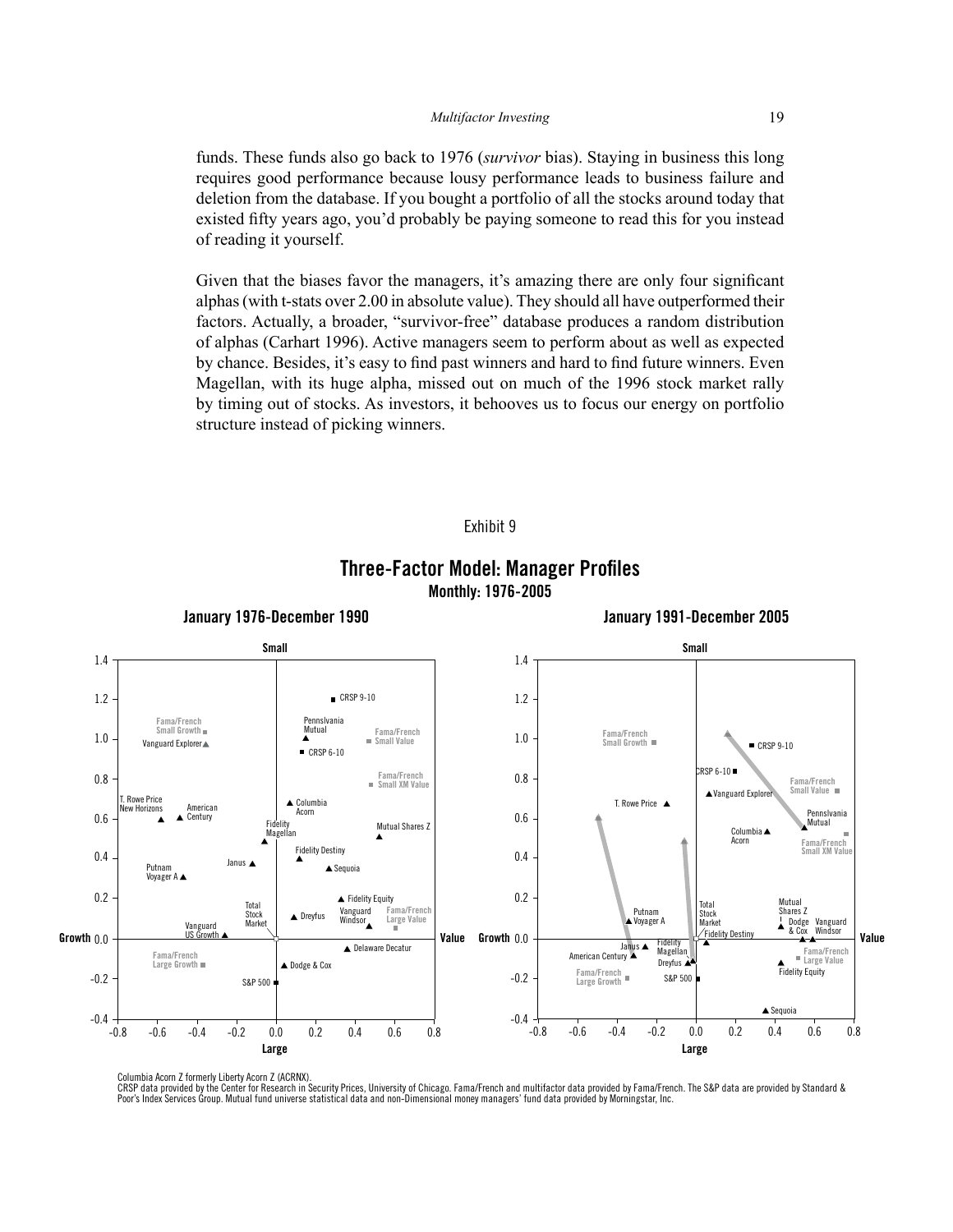#### **Paint a Perfect Picture**

Active management is a bad way to achieve alpha and a worse way to achieve structure. Exhibit 9 shows the managers from Exhibit 8, but with the period (1976-2005) broken in half. On the left we see the managers' average exposures for the first half of the period (1976-1990) and on the right we see the managers' average exposures for the second half of the period (1991-2005). Look how the positions shifted over time. Let's check the funds we discussed in Exhibit 8. American Century Growth spent the first half of the period, on average, as a growth fund with a mid cap size. In the second half it was still a growth fund, but closer to a market-sized growth fund. Pennsylvania Mutual used to be micro cap in size, but moved to a mid cap (S&P 400) size in the latter half of the period. Even Magellan went from a neutral mid cap fund to looking larger than the market.

Funds tend to migrate toward the market. We can speculate why. The market is still the general benchmark they're compared to; they don't want to be too different. Also, as funds get more and more popular, they often increase the size of their holdings to accommodate new investment dollars. Whatever the reason, the market seems to have a "tractor beam" sucking managers toward it over time. When they move enough, it constitutes nothing less than a change of asset class.

The days when managers should make asset class decisions are long gone. When you hire a small cap manager, it's because you want small cap in your plan. As a financial advisor, you decide what amount of small cap or value risk fits your client's risk profile and investment horizon. If you hire a small cap manager who changes to a large cap manager, he's usurping a big part of your responsibility. Structuring an investment portfolio is like making a painting: you combine different factors to create an overall picture. Managers are most useful for the vivid, consistent way they deliver the factors. If one day you squeeze the cadmium red tube and green comes out, how can you paint the picture you want?

#### **It Takes a "Passive" Manager**

It's often the so-called passive managers that discover important asset classes. Active managers, in their search for alpha, don't address the structure issue because they strive to add returns without taking commensurate risk. Structured investing is the strategic opposite. It's about earning a return based on your willingness to *take* risk. Dimensional built its relationship with academics to develop and refine its ability to identify the dimensions of risk. The firm offered its International Small Cap Strategy almost twenty years ago, and only ten years ago did numerous international small cap funds and an index emerge from the active management arena. Active managers don't seem to identify all the risk dimensions and they don't seem diligent about delivering the risk dimensions they manage to identify.

Exhibit 10 shows every Morningstar manager with at least twenty years of data for their entire available history run through the model. The Fama/French series occupy the smallest and most value-tilted regions of the map, areas that are otherwise sparsely populated. Few active managers have identified or delivered true value strategies.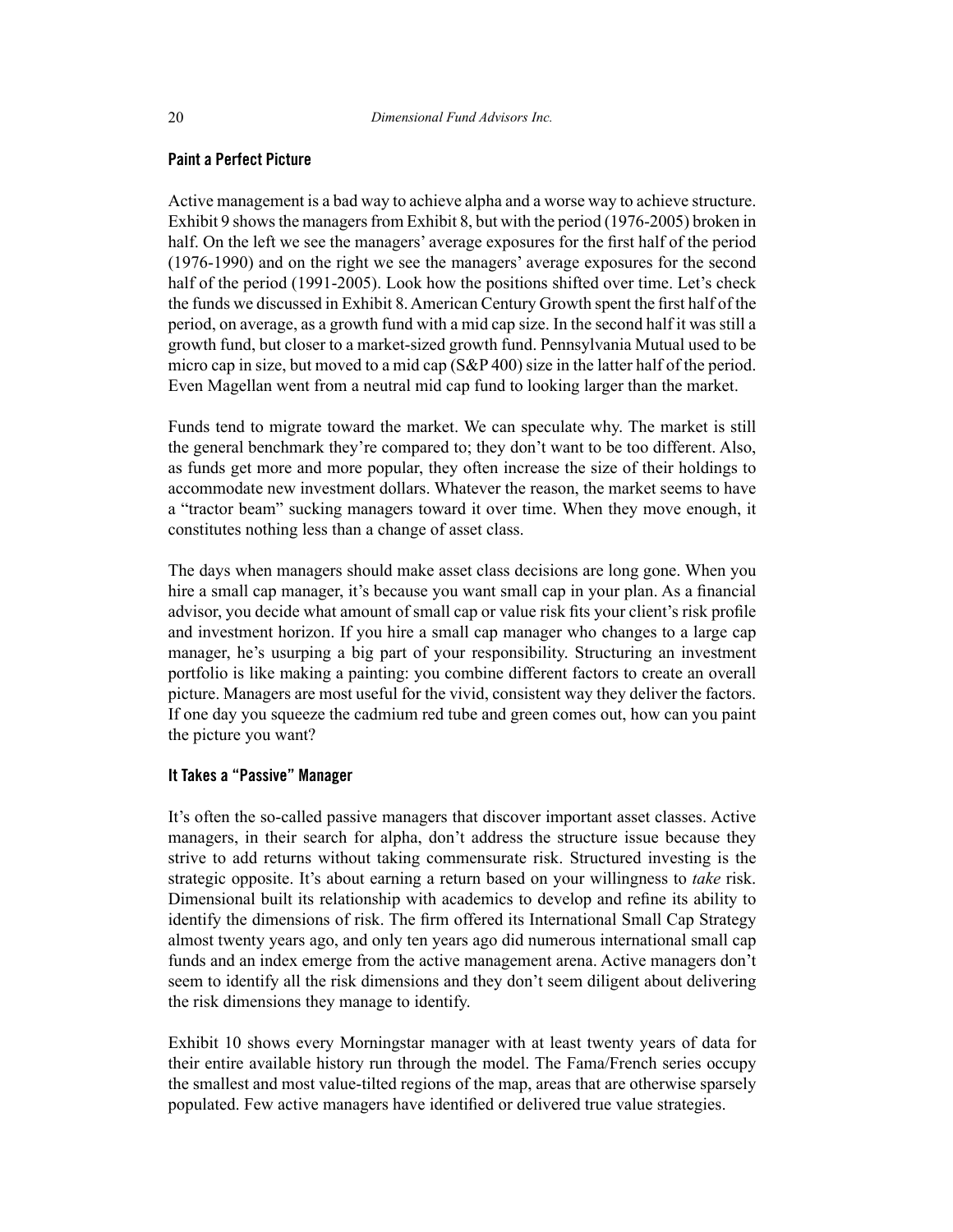



Source: Morningstar Inc., January 2006. Includes all domestic, distinct Morningstar funds with inception dates earlier than October 1985 in Large Blend,<br>Large Growth, Large Value, Mid Blend, Mid Growth, Mid Value, Small Bl ms over market shown in brackets are computed using Fama/French average annual returns (1927-2005). Market minus T-Bill = 8.25%; Size Expected pren  $Factor = 3.73\%;$  Style Factor = 5.01%

This isn't surprising. An active manager's primary directive, hard-wired into his psyche, is to pick winners. Value investing is about picking losers. Picking the big potential earners from the value stock universe is similar to picking the almost-large small cap stocks. It dilutes the effect. The poorest earners have the highest costs-of-capital and therefore the highest expected returns. A portfolio of value stocks with bright prospects is a growth-biased portfolio.

Active managers have the additional disadvantage of being able to buy whatever they want. They aren't forced by a strict charter to stay within a certain size range or certain levels of relative price. They have more personal accountability because of this freedom. They have to explain the ugly stocks in their value strategies. Some of these stocks are hard to look in the eye, and harder to justify to an investment committee long steeped in the notion that big earners get higher returns.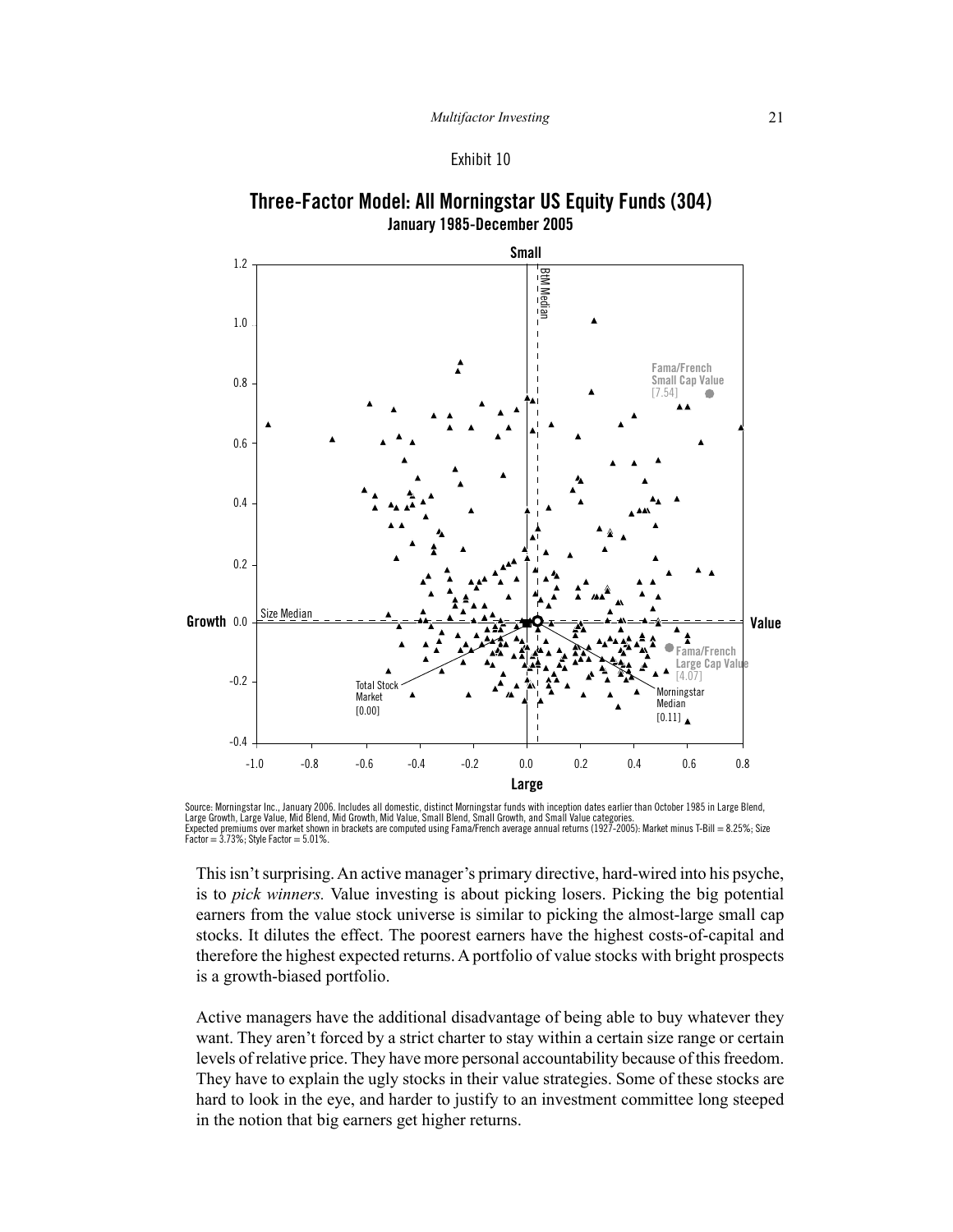#### **Factor Trade-Offs**

Fama and French did not invent value investing any more than Benjamin Franklin invented electricity. They simply discovered the risks people have always cared about. Managers who were willing to take one type of risk would trade off against the other type. If a manager was willing to buy small cap stocks, he'd typically want the robust, big-earning small cap stocks. If he were willing to buy distressed stocks, he'd want the largest, most entrenched distressed stocks. It seems that managers instinctively traded off between the two risk factors long before Fama and French published their findings.

#### **Managing Factors**

The trade-off among factors is simpler in a multifactor world than managing asset classes the old way. Investors must decide how much of each type of risk they are willing to tolerate, and structure their portfolios to achieve the risk exposures in an effective manner. Before the model, they had to decide from among a Byzantine array of managers and asset classes. Managers and asset classes are interchangeable when the central problem is in managing five simple factors.

The model presents solutions that would never have occurred in its absence. A summary of how Dimensional consulted with a large client using the three-factor model follows. The summary is included for illustrative purposes only and is not a recommendation of any of the strategies mentioned or an endorsement of a specific plan to increase a portfolio's size or BtM exposures.

Dimensional was one of fifty managers in the client's plan. The managers were spread across the map in size and value-growth orientations. Still, in spite of the number and range of managers, the client had managed to nail the market perfectly in its combined equity plan. It had a 1.00 loading on the market and 0.00 loadings on both size and BtM. This was deliberate. The client wanted a market portfolio in total and had a staff that analyzed the manager holdings and allocated the assets to achieve perfect market exposure.

Dimensional analyzed the client's managers. Of the fifty managers, none had statistically significant alphas (not unusual) and seven approximated the S&P 500 in their factor exposures. Here were seven redundant S&P 500 index managers, for all practical purposes, because they resembled the index and added no alpha. The client also had a large investment in Dimensional's US Small Cap Strategy.

After reviewing the Fama/French research, the client decided it was mean-variance preferenced and believed the value story. The plan wanted to move all of its US Small Cap (neutral) Portfolio assets to the US Small Cap Value Portfolio. This seemed reasonable, if a little counterintuitive. It seemed less than optimal to reallocate passive small cap assets, which are relatively strong diversifiers because of their size exposure, while ignoring so many redundant large cap managers. Dimensional analyzed the proposed change and suggested another option.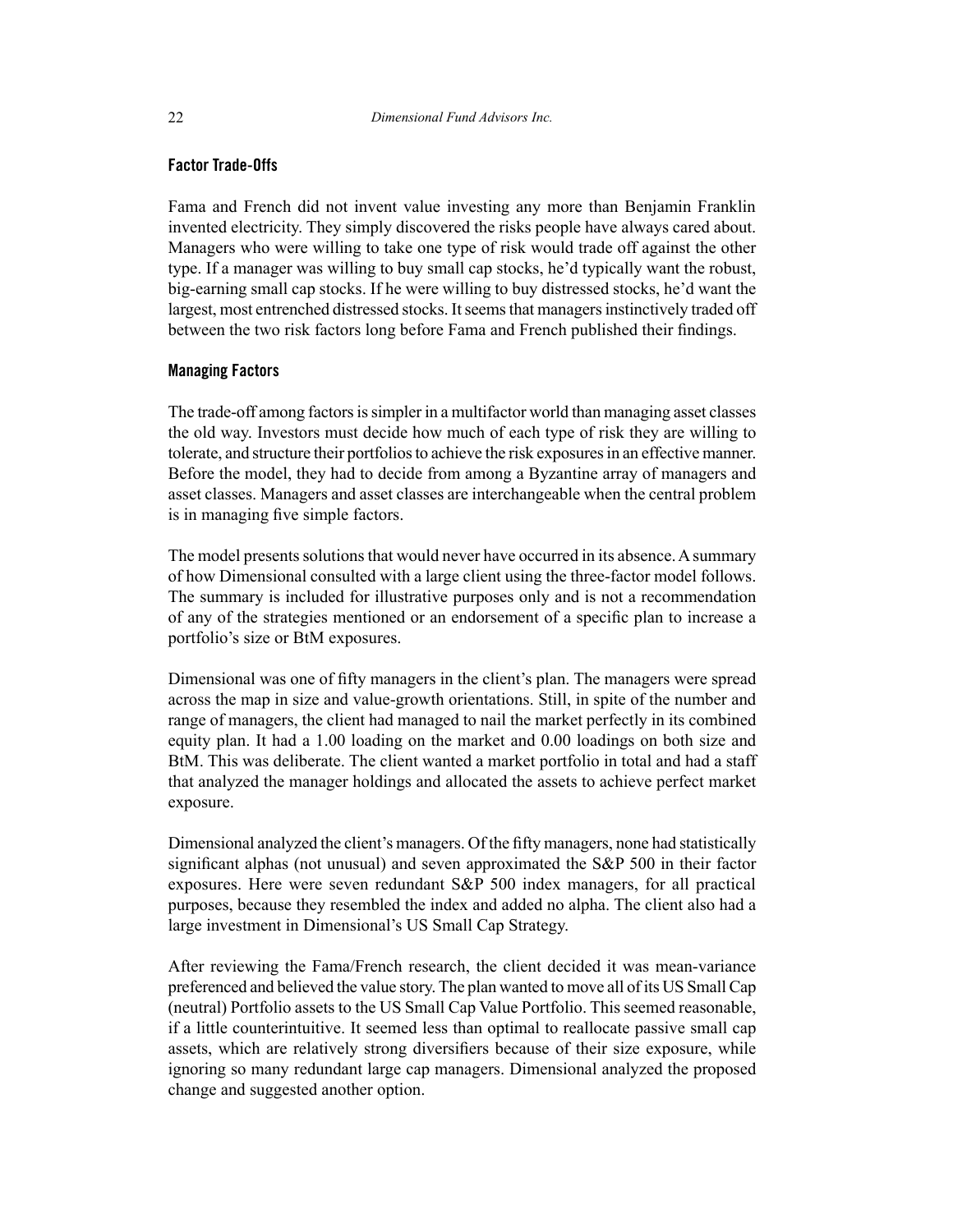With the proposed shift of all the small cap assets to Small Cap Value, the entire portfolio gains an additional BtM exposure of 0.03 and no additional size exposure (because both portfolios reside in the same size universe). This translates to an expected return increase of 18 basis points per year over the current portfolio. Not bad for a multi-billion dollar plan.

Dimensional asked what would happen if, instead of moving the Small Cap assets, the client moved 20% of its S&P 500 exposure to *Large* Cap Value. This seemed appealing in light of the seven or so S&P 500 managers without alphas. BtM exposure increases by the same amount as with the small cap shift, 0.03. In addition, the size exposure increases by 0.01 (because S&P 500 stocks are larger than large cap value market sized stocks). This translates to an expected return increase over the current portfolio of 22 basis points per year, a full four basis points over the small cap shift.

The S&P 500 transfer is preferable to the small cap transfer for a number of reasons. First is the advantage mentioned above: the size exposure increased in addition to the value exposure. Second, the S&P 500 managers were more redundant and typical to the overall plan than the Small Cap Portfolio. Transferring assets made more sense for diversification. Third, and most importantly, changes among large cap stocks are cheaper than changes among small cap stocks because of lower trading costs and management fees.

The client wanted to change his small cap portfolio. The model showed how he could accomplish the same impact for less cost using large cap assets, and increase his *small cap* exposure in the bargain. The desired goal was increased small cap value *factor* exposure, not increased small cap value *product* exposure. Before the model, it's hard to imagine the client or Dimensional would have identified this subtlety, or considered making the change using large cap stocks.

#### **The Advantages of This Technology**

By focusing our attention on factors instead of asset classes and managers, the model frees us to think of thrifty and imaginative solutions to complex portfolio problems. The client in the above example might not have considered how it was changing its combined US equity portfolio. They just wanted to change the small cap piece. The model expanded their view to show the impact such a change would have over their entire portfolio. This freed them to think of a better way to achieve the same impact, and then some.

It would be hard to hire a consultant for this sort of advice. The model is more advanced than most professional consulting tools. In fact, we really can't underestimate its advantages. It provides the ability to view portfolio problems clearly, solve them, and measure manager factor exposures and performance. It also provides the research and framework to structure well-engineered small cap and value investment strategies. Finally, it gives us guidelines to allocate these strategies effectively in a portfolio.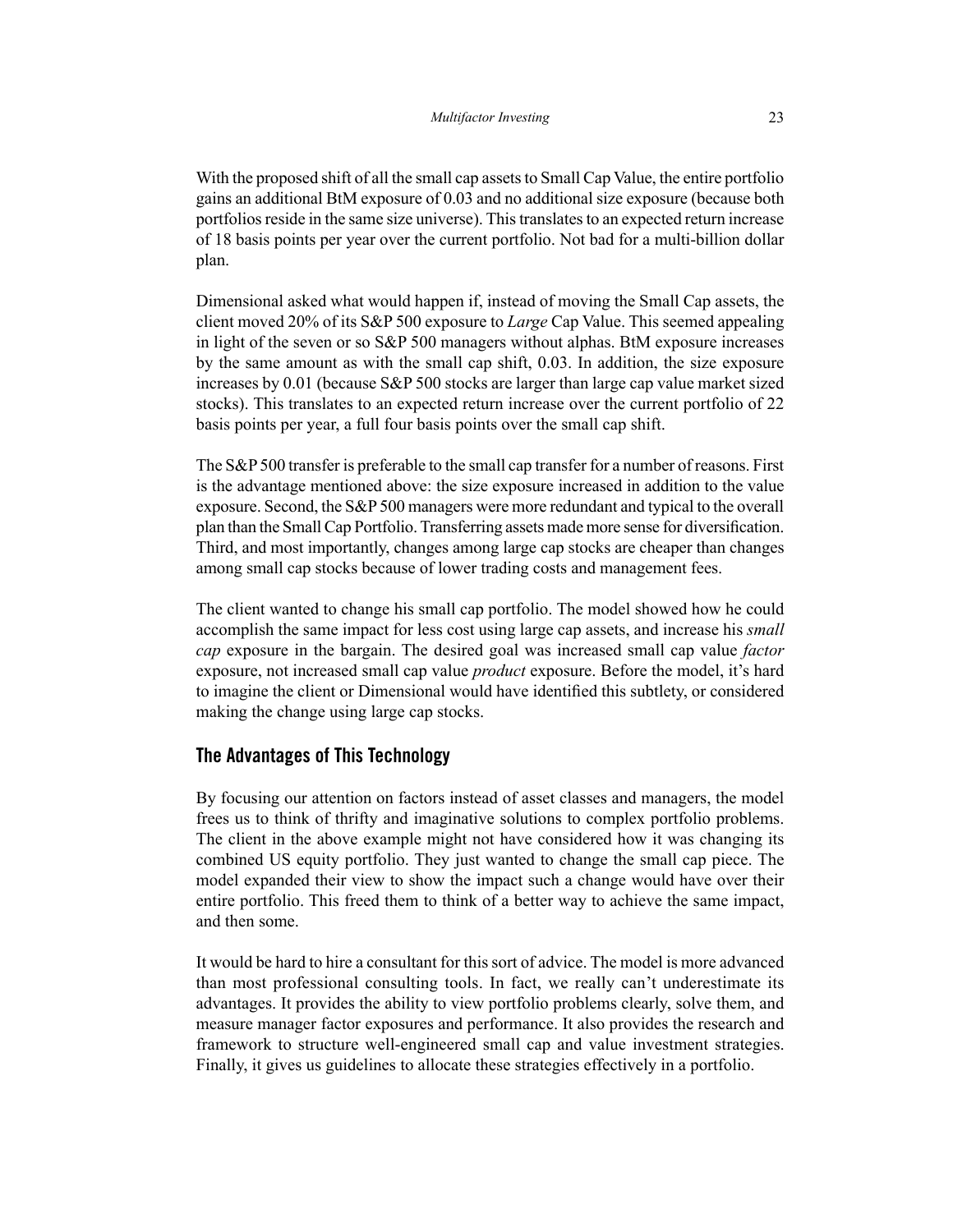### **References**

Banz, Rolf W. 1981. The relationship between return and market value of common stocks. *Journal of Financial Economics* 9: 3-18.

Black, Fischer. 1993. Beta and return. *Journal of Portfolio Management* (Fall): 8-18.

Brinson, Gary P., Brian D. Singer, and Gilbert L. Beebower. 1990. Revisiting determinants of portfolio performance: An update. Working paper.

Brinson, Gary P., L. Randolph Hood, and Gilbert L. Beebower. 1986. Determinants of portfolio performance. *Financial Analysts Journal* (July-August): 39-44.

Capaul, Carlo, Ian Rowley, and William F. Sharpe. 1993. International value and growth stock returns. *Financial Analysts Journal* 49 (January-February): 27-36.

Carhart, Mark M. 1996. On persistence in mutual fund performance. Graduate School of Business working paper, University of Chicago ( September).

Clayman, Michelle. 1987. In search of excellence: the investor's viewpoint. *Financial Analysts Journal* (May-June).

Fama, Eugene F. and Kenneth R. French. 1992. The cross-section of expected stock returns. *Journal of Finance* 47 (June): 427-465.

———. 1993a. Common risk factors in the returns on stocks and bonds. *Journal of Financial Economics* 33 (February): 3-56.

———. 1993b. Some international evidence on book-to-market equity and stock returns. Dimensional Fund Advisors Inc. working paper.

Fama Jr., Eugene F. 1995. Common risk factors in hybrid instruments. Dimensional Fund Advisors Inc. working paper (September).

———. 1996. Multifactor determinants of portfolio performance. Dimensional Fund Advisors Inc. working paper (December).

Haugen, Robert. 1995. *The New Finance: The Case against Efficient Markets.* Englewood Cliffs, NJ: Prentice Hall.

Lakonishok, Josef, Andrei Shleifer, and Robert W. Vishny. 1994. Contrarian investment, extrapolation, and risk. *Journal of Finance* 49: 1541-78.